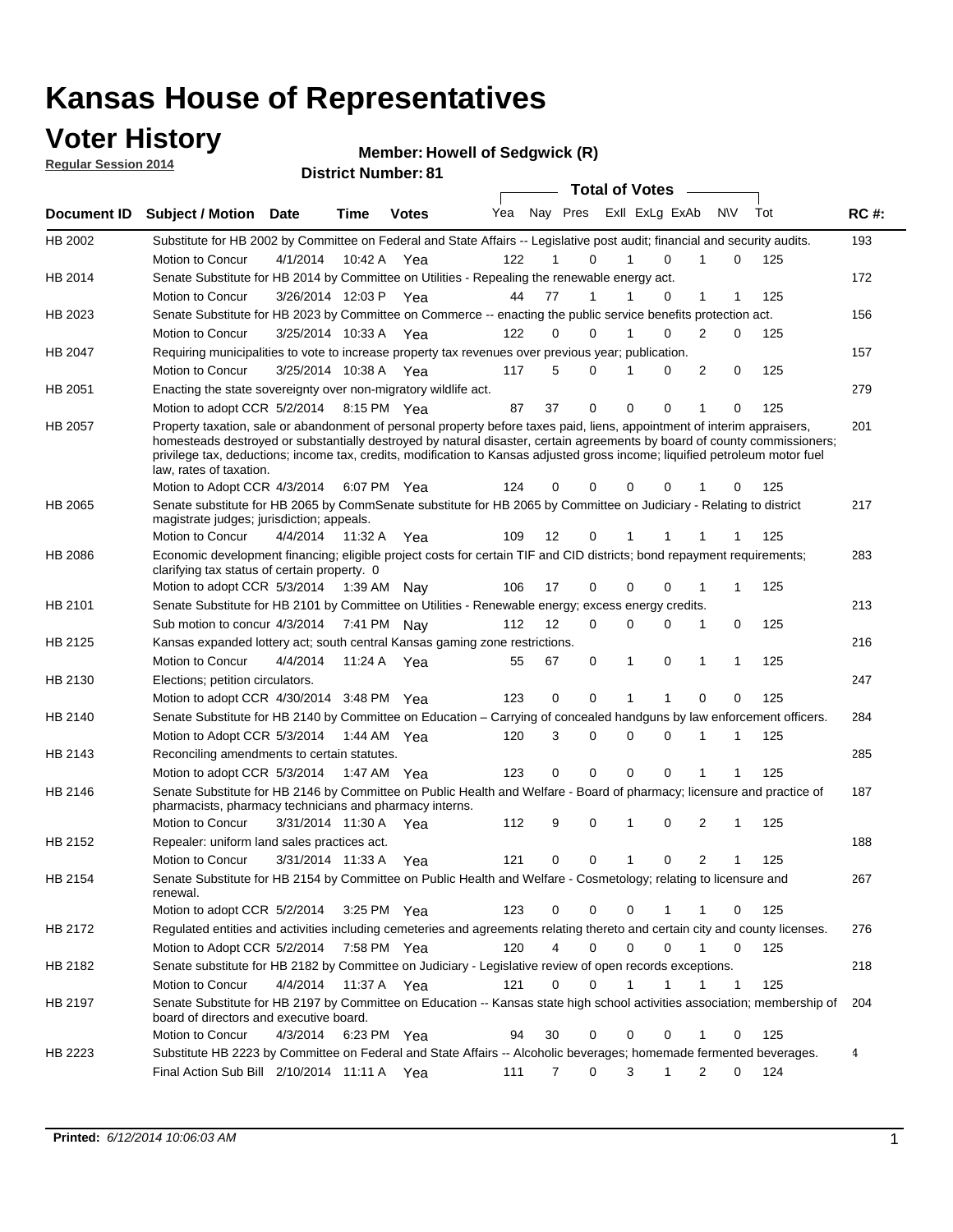# **Voter History**<br> **Regular Session 2014**

| <b>VULCI FIISLUI Y</b>      | <b>Member: Howell of Sedgwick (R)</b> |
|-----------------------------|---------------------------------------|
| <b>Regular Session 2014</b> | <b>District Number: 81</b>            |
|                             | Tota                                  |

|         |                                                                                                                                                                                                                                                                                                                                                                                                                                                                                                                                                                                                                                                                                                                                                                                                                                                                                                                 |                       |                       |              |     |              |             | <b>Total of Votes</b>       |             |          |          |     |             |
|---------|-----------------------------------------------------------------------------------------------------------------------------------------------------------------------------------------------------------------------------------------------------------------------------------------------------------------------------------------------------------------------------------------------------------------------------------------------------------------------------------------------------------------------------------------------------------------------------------------------------------------------------------------------------------------------------------------------------------------------------------------------------------------------------------------------------------------------------------------------------------------------------------------------------------------|-----------------------|-----------------------|--------------|-----|--------------|-------------|-----------------------------|-------------|----------|----------|-----|-------------|
|         | Document ID Subject / Motion Date                                                                                                                                                                                                                                                                                                                                                                                                                                                                                                                                                                                                                                                                                                                                                                                                                                                                               |                       | Time                  | <b>Votes</b> | Yea |              |             | Nay Pres ExII ExLg ExAb N\V |             |          |          | Tot | <b>RC#:</b> |
| HB 2223 | Substitute for HB 2223 by Committee on Federal and State Affairs—Alcoholic beverages; homemade fermented beverages;<br>microbrewery gallonage expanded; liquor license length of citizenship.                                                                                                                                                                                                                                                                                                                                                                                                                                                                                                                                                                                                                                                                                                                   |                       |                       |              |     |              |             |                             |             |          |          |     | 205         |
|         | Motion to Concur                                                                                                                                                                                                                                                                                                                                                                                                                                                                                                                                                                                                                                                                                                                                                                                                                                                                                                | 4/3/2014 6:27 PM Yea  |                       |              | 115 | 9            | 0           | 0                           | 0           |          | 0        | 125 |             |
| HB 2231 | Senate Substitute for Substitute for HB 2231 by Committee on Ways and Means - Appropriations for FY 2014, FY 2015, FY<br>2016, FY 2017 and FY 2018 for various state agencies; capital improvement projects; claims against the state.                                                                                                                                                                                                                                                                                                                                                                                                                                                                                                                                                                                                                                                                          |                       |                       |              |     |              |             |                             |             |          |          |     | 282         |
|         | Motion to adopt CCR 5/2/2014 9:48 PM Nay                                                                                                                                                                                                                                                                                                                                                                                                                                                                                                                                                                                                                                                                                                                                                                                                                                                                        |                       |                       |              | 70  | 54           | $\Omega$    | 0                           | 0           | 1        | $\Omega$ | 125 |             |
| HB 2246 | Substitute for HB 2246 by Committee on Commerce, Labor and Economic Development - Peer review for certain licensed<br>technical professions.                                                                                                                                                                                                                                                                                                                                                                                                                                                                                                                                                                                                                                                                                                                                                                    |                       |                       |              |     |              |             |                             |             |          |          |     | 38          |
|         | <b>EFA Sub Bill</b>                                                                                                                                                                                                                                                                                                                                                                                                                                                                                                                                                                                                                                                                                                                                                                                                                                                                                             |                       | 2/21/2014 1:34 PM Yea |              | 120 | 0            | 0           | 1                           | 0           | 2        | 1        | 124 |             |
| HB 2246 | Substitute for HB 2246 by Committee on Commerce, Labor and Economic Development - Peer review for certain licensed<br>technical professions.                                                                                                                                                                                                                                                                                                                                                                                                                                                                                                                                                                                                                                                                                                                                                                    |                       |                       |              |     |              |             |                             |             |          |          |     | 260         |
|         | Motion to Concur                                                                                                                                                                                                                                                                                                                                                                                                                                                                                                                                                                                                                                                                                                                                                                                                                                                                                                | 5/2/2014              | 11:40 A               | Yea          | 124 | 0            | 0           | $\mathbf 0$                 | 1           | $\Omega$ | 0        | 125 |             |
| HB 2272 | Kansas expanded lottery act; southeast Kansas gaming zone; privilege fee and investment threshold amount reduced.                                                                                                                                                                                                                                                                                                                                                                                                                                                                                                                                                                                                                                                                                                                                                                                               |                       |                       |              |     |              |             |                             |             |          |          |     | 200         |
|         | Motion to Concur                                                                                                                                                                                                                                                                                                                                                                                                                                                                                                                                                                                                                                                                                                                                                                                                                                                                                                | 4/2/2014              |                       | 4:18 PM Nay  | 84  | 36           | $\mathbf 0$ | 0                           | $\Omega$    |          | 4        | 125 |             |
| HB 2296 | Campaign finance; permitted uses of campaign funds; increased exemption amount for certain candidates; contributor<br>information; lobbyist filings.                                                                                                                                                                                                                                                                                                                                                                                                                                                                                                                                                                                                                                                                                                                                                            |                       |                       |              |     |              |             |                             |             |          |          |     | 248         |
|         | Motion to adopt CCR 4/30/2014 3:53 PM Yea                                                                                                                                                                                                                                                                                                                                                                                                                                                                                                                                                                                                                                                                                                                                                                                                                                                                       |                       |                       |              | 119 | 4            | 0           | 1                           |             | 0        | 0        | 125 |             |
| HB 2296 | Campaign finance; permitted uses of campaign funds; increased exemption amount for certain candidates; contributor<br>information; lobbyist filings.                                                                                                                                                                                                                                                                                                                                                                                                                                                                                                                                                                                                                                                                                                                                                            |                       |                       |              |     |              |             |                             |             |          |          |     | 287         |
|         | Motion to Override<br>Veto                                                                                                                                                                                                                                                                                                                                                                                                                                                                                                                                                                                                                                                                                                                                                                                                                                                                                      | 5/30/2014 10:24 A     |                       | Yea          | 96  | 5            | 0           | 0                           | $\Omega$    | 0        | 24       | 125 |             |
| HB 2298 | Senate Sub for HB 2298 by Committee on Judiciary - Uniform controlled substances act. Senate Sub for HB 2298 by<br>Committee on Judiciary - Uniform controlled substances act.                                                                                                                                                                                                                                                                                                                                                                                                                                                                                                                                                                                                                                                                                                                                  |                       |                       |              |     |              |             |                             |             |          |          |     | 209         |
|         | Motion to Concur                                                                                                                                                                                                                                                                                                                                                                                                                                                                                                                                                                                                                                                                                                                                                                                                                                                                                                | 4/3/2014 6:40 PM Yea  |                       |              | 123 | 1            | 0           | 0                           | $\mathbf 0$ |          | 0        | 125 |             |
| HB 2303 | Relating to driver's license fees; driving under the influence equipment fund.                                                                                                                                                                                                                                                                                                                                                                                                                                                                                                                                                                                                                                                                                                                                                                                                                                  |                       |                       |              |     |              |             |                             |             |          |          |     | 1           |
|         | Motion to adopt CCR $1/22/2014$ 11:45 A Yea                                                                                                                                                                                                                                                                                                                                                                                                                                                                                                                                                                                                                                                                                                                                                                                                                                                                     |                       |                       |              | 109 | 11           | 0           | 1                           | $\mathbf 0$ | 4        | 0        | 125 |             |
| HB 2312 | Local governments; investment of idle funds; changes.                                                                                                                                                                                                                                                                                                                                                                                                                                                                                                                                                                                                                                                                                                                                                                                                                                                           |                       |                       |              |     |              |             |                             |             |          |          |     | 253         |
|         | Motion to Concur                                                                                                                                                                                                                                                                                                                                                                                                                                                                                                                                                                                                                                                                                                                                                                                                                                                                                                | 5/1/2014              |                       | 4:31 PM Yea  | 123 | 2            | $\mathbf 0$ | 0                           | 0           | 0        | 0        | 125 |             |
| HB 2338 | Substitute for HB 2338 by Committee on Ways and Means - Judicial branch; supplemental appropriation for fiscal year 2015,<br>judiciary operations; increasing various docket fees and creating new docket fees; annually, allowing the allocation of a budget<br>for each judicial district court operations, chief judge would have the authority to expend funds as necessary to carry out the<br>functions of such district if such chief judge elected to do so, including establishing what court personnel are necessary and<br>their compensation; district court judges in judicial district elect chief judge and court of appeals judges elect chief judge of the<br>court of appeals; district judge and district magistrate judge vacancies; statutory authority for longevity bonus for judicial<br>branch employees repealed; nonseverability clause.<br>Motion to Adopt CCR 4/4/2014 7:17 PM Yea |                       |                       |              | 66  | 57           | 0           | 0                           | 0           | 2        | 0        | 125 | 229         |
| HB 2378 | Senate Substitute for HB 2378 by Committee on Assessment and Taxation - Providing sales tax exemption for sales of certain 189                                                                                                                                                                                                                                                                                                                                                                                                                                                                                                                                                                                                                                                                                                                                                                                  |                       |                       |              |     |              |             |                             |             |          |          |     |             |
|         | machinery and equipment used for surface mining activities.                                                                                                                                                                                                                                                                                                                                                                                                                                                                                                                                                                                                                                                                                                                                                                                                                                                     |                       |                       |              |     |              |             |                             |             |          |          |     |             |
|         | Motion to Concur                                                                                                                                                                                                                                                                                                                                                                                                                                                                                                                                                                                                                                                                                                                                                                                                                                                                                                | 3/31/2014 11:35 A     |                       | Yea          | 117 | 4            | 0           | 1                           | 0           | 2        | 1        | 125 |             |
| HB 2389 | Senate Substitute for HB 2389 by Committee on Judiciary - Crimes and criminal procedure; mistreatment of a dependent adult 277<br>or an elder person; RICO; warrants; discharge of certain persons; appeals.                                                                                                                                                                                                                                                                                                                                                                                                                                                                                                                                                                                                                                                                                                    |                       |                       |              |     |              |             |                             |             |          |          |     |             |
|         | Motion to Adopt CCR 5/2/2014                                                                                                                                                                                                                                                                                                                                                                                                                                                                                                                                                                                                                                                                                                                                                                                                                                                                                    |                       | 8:05 PM Yea           |              | 123 | 1            | 0           | 0                           | 0           | 1        | 0        | 125 |             |
| HB 2398 | Relating to the Kansas revised limited liability company act.                                                                                                                                                                                                                                                                                                                                                                                                                                                                                                                                                                                                                                                                                                                                                                                                                                                   |                       |                       |              |     |              |             |                             |             |          |          |     | 28          |
|         | <b>Final Action</b><br>Amended                                                                                                                                                                                                                                                                                                                                                                                                                                                                                                                                                                                                                                                                                                                                                                                                                                                                                  |                       | 2/21/2014 11:13 A Yea |              | 120 | $\mathbf{1}$ | 0           | 1                           | 0           | 2        | 0        | 124 |             |
| HB 2402 | National day of the cowboy.                                                                                                                                                                                                                                                                                                                                                                                                                                                                                                                                                                                                                                                                                                                                                                                                                                                                                     |                       |                       |              |     |              |             |                             |             |          |          |     | 163         |
|         | <b>Final Action</b>                                                                                                                                                                                                                                                                                                                                                                                                                                                                                                                                                                                                                                                                                                                                                                                                                                                                                             | 3/26/2014 10:55 A     |                       | Yea          | 116 | 7            | 0           | 1                           | 0           | 1        | 0        | 125 |             |
| HB 2417 | Expansion of rural opportunity zones.                                                                                                                                                                                                                                                                                                                                                                                                                                                                                                                                                                                                                                                                                                                                                                                                                                                                           |                       |                       |              |     |              |             |                             |             |          |          |     | 61          |
|         | <b>Final Action</b><br>Amended                                                                                                                                                                                                                                                                                                                                                                                                                                                                                                                                                                                                                                                                                                                                                                                                                                                                                  | 2/27/2014 10:16 A     |                       | Yea          | 104 | 19           | 0           | 0                           | 0           | 1        | 0        | 124 |             |
| HB 2418 | Adult care home licensure act; removal of outdated rule and regulation reference.                                                                                                                                                                                                                                                                                                                                                                                                                                                                                                                                                                                                                                                                                                                                                                                                                               |                       |                       |              |     |              |             |                             |             |          |          |     | 6           |
|         | <b>Final Action</b>                                                                                                                                                                                                                                                                                                                                                                                                                                                                                                                                                                                                                                                                                                                                                                                                                                                                                             | 2/12/2014 11:20 A Yea |                       |              | 121 | 0            | 0           | 1                           | 0           | 2        | 0        | 124 |             |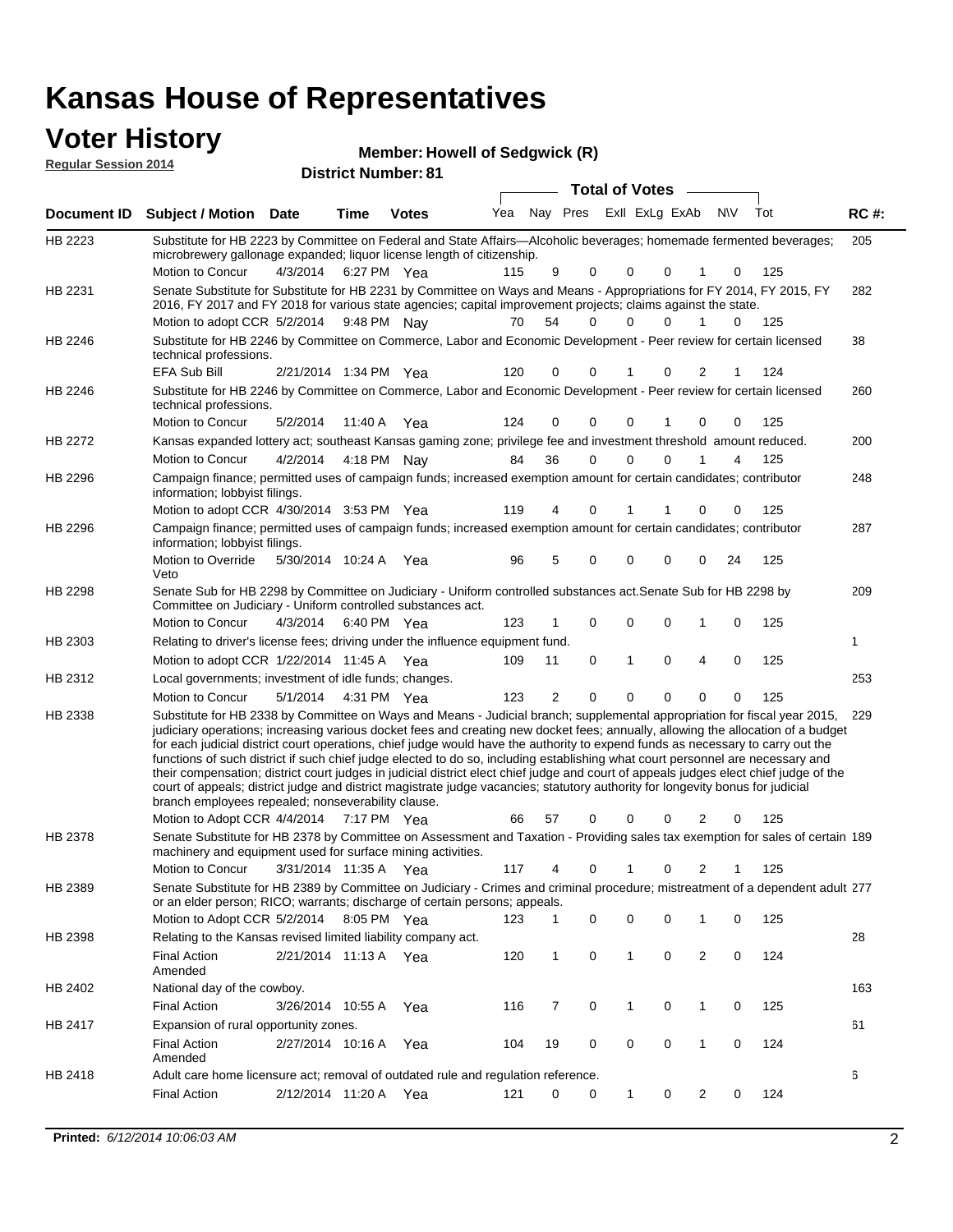### **Voter History**

**Regular Session 2014**

#### **Member: Howell of Sedgwick (R)**

|             |                                                                                                                                                                                                                                                                                                                                                      |                       |             | <b>DISTING MATTIMEL</b> OF |     |          |             | <b>Total of Votes</b> |                |                |              |     |                |
|-------------|------------------------------------------------------------------------------------------------------------------------------------------------------------------------------------------------------------------------------------------------------------------------------------------------------------------------------------------------------|-----------------------|-------------|----------------------------|-----|----------|-------------|-----------------------|----------------|----------------|--------------|-----|----------------|
| Document ID | <b>Subject / Motion Date</b>                                                                                                                                                                                                                                                                                                                         |                       | Time        | <b>Votes</b>               | Yea |          | Nay Pres    |                       | Exll ExLg ExAb |                | <b>NV</b>    | Tot | <b>RC#:</b>    |
| HB 2418     | Kansas department for aging and disability services; adult care homes                                                                                                                                                                                                                                                                                |                       |             |                            |     |          |             |                       |                |                |              |     | 221            |
|             | Motion to Concur                                                                                                                                                                                                                                                                                                                                     | 4/4/2014              | 11:49 A     | Yea                        | 122 | 0        | 0           | 1                     | 1              | 1              | 0            | 125 |                |
| HB 2419     | City annexation; fire district territory; detachment.                                                                                                                                                                                                                                                                                                |                       |             |                            |     |          |             |                       |                |                |              |     | 120            |
|             | <b>Final Action</b>                                                                                                                                                                                                                                                                                                                                  | 3/17/2014 11:19 A     |             | Yea                        | 122 | 0        | 0           | $\mathbf 0$           | 0              | $\overline{2}$ | 1            | 125 |                |
| HB 2419     | City annexation; fire district territory; detachment.                                                                                                                                                                                                                                                                                                |                       |             |                            |     |          |             |                       |                |                |              |     | 196            |
|             | Motion to Concur                                                                                                                                                                                                                                                                                                                                     | 4/2/2014              | 10:32 A     | Yea                        | 122 | 0        | 0           | $\mathbf 0$           | 0              | 2              | 1            | 125 |                |
| HB 2420     | School crossing guards.                                                                                                                                                                                                                                                                                                                              |                       |             |                            |     |          |             |                       |                |                |              |     | 5              |
|             | <b>Final Action</b><br>Amended                                                                                                                                                                                                                                                                                                                       | 2/10/2014 11:12 A     |             | Yea                        | 118 | 0        | 0           | 3                     | 1              | $\overline{2}$ | 0            | 124 |                |
| HB 2420     | School crossing guards.                                                                                                                                                                                                                                                                                                                              |                       |             |                            |     |          |             |                       |                |                |              |     | 197            |
|             | Motion to Concur                                                                                                                                                                                                                                                                                                                                     | 4/2/2014              | 10:34 A     | Yea                        | 123 | 0        | 0           | 0                     | 0              | 2              | 0            | 125 |                |
| HB 2422     | Defining watercraft for purposes of taxation.                                                                                                                                                                                                                                                                                                        |                       |             |                            |     |          |             |                       |                |                |              |     | 14             |
|             | <b>Final Action</b><br>Amended                                                                                                                                                                                                                                                                                                                       | 2/14/2014 11:13 A     |             | Yea                        | 118 | 0        | 0           | $\overline{2}$        | $\mathbf 0$    | $\overline{4}$ | 0            | 124 |                |
| HB 2424     | Robert G. (Bob) Bethell interchange.                                                                                                                                                                                                                                                                                                                 |                       |             |                            |     |          |             |                       |                |                |              |     | 85             |
|             | <b>EFA Sub Bill</b>                                                                                                                                                                                                                                                                                                                                  | 2/27/2014 4:03 PM Yea |             |                            | 119 | 4        | 0           | 0                     | 0              | 1              | 0            | 124 |                |
| HB 2424     | Substitute for HB 2424 by Committee on Transportation - Designating the Robert G. (Bob) Bethell interchange; the SGT David 190<br>Enzbrenner memorial highway; t the Pack S Clair highway; the ancient Indian traders trail; the Harper county veterans<br>memorial highway; the Bonnie Huy memorial highway; the Bonnie Sharp memorial interchange. |                       |             |                            |     |          |             |                       |                |                |              |     |                |
|             | Motion to Concur                                                                                                                                                                                                                                                                                                                                     | 3/31/2014 11:37 A Yea |             |                            | 117 | 3        | 0           | 1                     | 0              | 2              | 2            | 125 |                |
| HB 2429     | Making the water conservation program part of and supplemental to the Kansas water appropriation act.                                                                                                                                                                                                                                                |                       |             |                            |     |          |             |                       |                |                |              |     | $\overline{7}$ |
|             | <b>Final Action</b><br>Amended                                                                                                                                                                                                                                                                                                                       | 2/12/2014 11:22 A     |             | Yea                        | 121 | $\Omega$ | 0           | 1                     | $\Omega$       | $\overline{2}$ | 0            | 124 |                |
| HB 2430     | Promoting employment across Kansas act; benefits.                                                                                                                                                                                                                                                                                                    |                       |             |                            |     |          |             |                       |                |                |              |     | 90             |
|             | EFA Sub Bill                                                                                                                                                                                                                                                                                                                                         | 2/27/2014 4:08 PM Yea |             |                            | 110 | 13       | 0           | 0                     | 0              |                | 0            | 124 |                |
| HB 2430     | Substitute for HB 2430 by Committee on Commerce, Labor and Economic Development - Promoting employment across<br>Kansas act; benefits.                                                                                                                                                                                                               |                       |             |                            |     |          |             |                       |                |                |              |     | 278            |
|             | Motion to adopt CCR 5/2/2014                                                                                                                                                                                                                                                                                                                         |                       | 8:09 PM Yea |                            | 114 | 10       | 0           | 0                     | 0              | 1              | $\mathbf 0$  | 125 |                |
| HB 2433     | Relating to the Kansas uniform securities act.                                                                                                                                                                                                                                                                                                       |                       |             |                            |     |          |             |                       |                |                |              |     | 62             |
|             | <b>Final Action</b><br>Amended                                                                                                                                                                                                                                                                                                                       | 2/27/2014 10:17 A Yea |             |                            | 123 | 0        | $\mathbf 0$ | $\mathbf 0$           | $\mathbf 0$    | 1              | $\Omega$     | 124 |                |
| HB 2433     | Relating to the Kansas uniform securities act.                                                                                                                                                                                                                                                                                                       |                       |             |                            |     |          |             |                       |                |                |              |     | 243            |
|             | Motion to adopt CCR 4/30/2014 3:27 PM Yea                                                                                                                                                                                                                                                                                                            |                       |             |                            | 123 | 0        | 0           | 1                     | 1              | 0              | 0            | 125 |                |
| HB 2436     | Substitute for HB 2436 by Committee on Vision 2020 - Boards of cosmetology and barbering; agreements on inspectors of<br>dual-licensed facilities.                                                                                                                                                                                                   |                       |             |                            |     |          |             |                       |                |                |              |     | 19             |
|             | Final Action Sub Bill 2/19/2014 11:32 A                                                                                                                                                                                                                                                                                                              |                       |             | Yea                        | 122 | 0        | 0           | 0                     | 0              | 2              | 0            | 124 |                |
| HB 2436     | Substitute for HB 2436 by Committee on Vision 2020 - Boards of cosmetology and barbering; agreements on inspectors of<br>dual-licensed facilities.                                                                                                                                                                                                   |                       |             |                            |     |          |             |                       |                |                |              |     | 206            |
|             | Motion to Concur                                                                                                                                                                                                                                                                                                                                     | 4/3/2014              |             | 6:30 PM Yea                | 117 | 7        | 0           | 0                     | 0              | 1              | 0            | 125 |                |
| HB 2440     | Emerging industry investment act; treatment of certain bioscience companies.                                                                                                                                                                                                                                                                         |                       |             |                            |     |          |             |                       |                |                |              |     | 39             |
|             | <b>Emergency Final</b><br>Action                                                                                                                                                                                                                                                                                                                     | 2/21/2014 1:36 PM Yea |             |                            | 116 | 4        | 0           | $\mathbf{1}$          | 0              | 2              | $\mathbf{1}$ | 124 |                |
| HB 2442     | Escalating penalties for repeat felony evade and elude cases.                                                                                                                                                                                                                                                                                        |                       |             |                            |     |          |             |                       |                |                |              |     | 107            |
|             | EFA Sub Bill                                                                                                                                                                                                                                                                                                                                         | 2/27/2014 4:32 PM Yea |             |                            | 111 | 12       | 0           | 0                     | 0              | $\mathbf{1}$   | 0            | 124 |                |
| HB 2444     | Spendthrift trusts.                                                                                                                                                                                                                                                                                                                                  |                       |             |                            |     |          |             |                       |                |                |              |     | 36             |
|             | <b>Emergency Final</b><br><b>Action Amend</b>                                                                                                                                                                                                                                                                                                        | 2/21/2014 1:32 PM Yea |             |                            | 120 | 0        | 0           | 1                     | 0              | $\overline{2}$ | 1            | 124 |                |
| HB 2444     | Spendthrift trusts.<br>Motion to Concur                                                                                                                                                                                                                                                                                                              | 4/2/2014              | 10:37 A     | Yea                        | 123 | 0        | 0           | 0                     | 0              | $\overline{2}$ | 0            | 125 | 198            |
|             |                                                                                                                                                                                                                                                                                                                                                      |                       |             |                            |     |          |             |                       |                |                |              |     |                |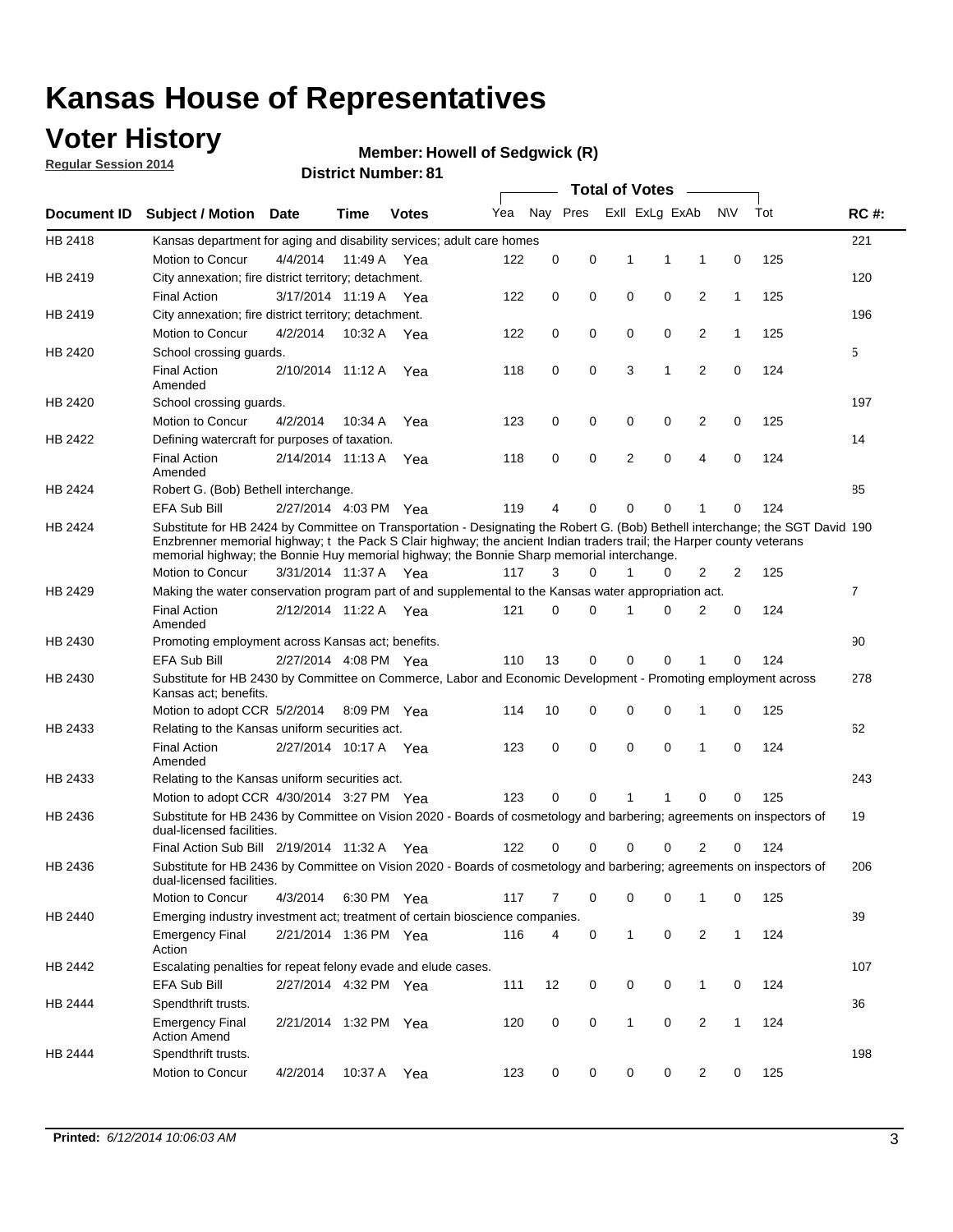#### **Voter History**<br> **Memb**<br> **Regular Session 2014**<br> **Circuit Alberti Regular Session 2014**

|  |  | <b>Member: Howell of Sedgwick (R)</b> |  |
|--|--|---------------------------------------|--|
|  |  |                                       |  |

|                |                                                                                                                                                                                                                                                                                                                                 |                       |      | <b>District Number: 81</b> |     |                |             |                         |   |                |             |     |             |
|----------------|---------------------------------------------------------------------------------------------------------------------------------------------------------------------------------------------------------------------------------------------------------------------------------------------------------------------------------|-----------------------|------|----------------------------|-----|----------------|-------------|-------------------------|---|----------------|-------------|-----|-------------|
|                |                                                                                                                                                                                                                                                                                                                                 |                       |      |                            |     |                |             | <b>Total of Votes</b>   |   |                |             |     |             |
|                | Document ID Subject / Motion                                                                                                                                                                                                                                                                                                    | <b>Date</b>           | Time | <b>Votes</b>               | Yea |                |             | Nay Pres ExII ExLg ExAb |   |                | <b>NIV</b>  | Tot | <b>RC#:</b> |
| HB 2445        | Allowing for criminal discovery materials to be provided to defendant or defendant's counsel.                                                                                                                                                                                                                                   |                       |      |                            |     |                |             |                         |   |                |             |     | 63          |
|                | <b>Final Action</b><br>Amended                                                                                                                                                                                                                                                                                                  | 2/27/2014 10:19 A Yea |      |                            | 123 | $\Omega$       | 0           | 0                       | 0 | 1              | 0           | 124 |             |
| HB 2446        | District courts; court trustee operations fund. judicial process; concerning sentencing dispositions, probation and postrelease<br>supervision; concerning expungement of driving under the influence and criminal refusal convictions; concerning trials,<br>conduct of jury after case is submitted.                          |                       |      |                            |     |                |             |                         |   |                |             |     | 8           |
|                | <b>Final Action</b>                                                                                                                                                                                                                                                                                                             | 2/12/2014 11:23 A     |      | Yea                        | 121 | 0              | 0           |                         | 0 | 2              | 0           | 124 |             |
| HB 2446        | Senate Substitute for HB 2446 by Committee on Judiciary - Courts; allocating moneys from driver's license fees to judicial<br>branch nonjudicial salary adjustment fund; allowing chief justice to authorize expenditures from court trustee operations fund in<br>certain judicial districts; time limits for court decisions. |                       |      |                            |     |                |             |                         |   |                |             |     | 239         |
|                | Motion to adopt CCR 4/30/2014 3:01 PM Yea                                                                                                                                                                                                                                                                                       |                       |      |                            | 121 | 2              | 0           | 1                       | 1 | $\mathbf 0$    | 0           | 125 |             |
| <b>HB 2447</b> | Real property; trespass and liability.                                                                                                                                                                                                                                                                                          |                       |      |                            |     |                |             |                         |   |                |             |     | 29          |
|                | <b>Final Action</b><br>Amended                                                                                                                                                                                                                                                                                                  | 2/21/2014 11:14 A     |      | Yea                        | 119 | $\overline{2}$ | $\mathbf 0$ | 1                       | 0 | $\overline{2}$ | 0           | 124 |             |
| HB 2447        | Real property; trespass and liability.                                                                                                                                                                                                                                                                                          |                       |      |                            |     |                |             |                         |   |                |             |     | 202         |
|                | Motion to Adopt CCR 4/3/2014 6:10 PM Yea                                                                                                                                                                                                                                                                                        |                       |      |                            | 122 | 2              | 0           | 0                       | 0 | 1              | 0           | 125 |             |
| HB 2448        | Interference with judicial process.                                                                                                                                                                                                                                                                                             |                       |      |                            |     |                |             |                         |   |                |             |     | 30          |
|                | <b>Final Action</b>                                                                                                                                                                                                                                                                                                             | 2/21/2014 11:16 A     |      | Yea                        | 121 | 0              | 0           | 1                       | 0 | $\overline{2}$ |             | 124 |             |
| HB 2448        | Senate Substitute for HB 2448 by Committee on Judiciary - Updating provisions relating to the Kansas bureau of<br>investigation's DNA database; amending the crime of interference with                                                                                                                                         |                       |      |                            |     |                |             |                         |   |                |             |     | 240         |
|                | Motion to adopt CCR 4/30/2014 3:10 PM Yea                                                                                                                                                                                                                                                                                       |                       |      |                            | 116 | 7              | 0           | 1                       | 1 | 0              | 0           | 125 |             |
| HB 2451        | Electric utilities; creating the electric highway fee.                                                                                                                                                                                                                                                                          |                       |      |                            |     |                |             |                         |   |                |             |     | 96          |
|                | <b>EFA Sub Bill</b>                                                                                                                                                                                                                                                                                                             | 2/27/2014 4:18 PM Nay |      |                            | 64  | 59             | 0           | $\mathbf 0$             | 0 |                | 0           | 124 |             |
| HB 2451        | Substitute for HB 2451 by Committee on Transportation - Increasing registration fees for electric vehicles.                                                                                                                                                                                                                     |                       |      |                            |     |                |             |                         |   |                |             |     | 207         |
|                | Motion to Concur                                                                                                                                                                                                                                                                                                                | 4/3/2014              |      | 6:34 PM Yea                | 94  | 30             | 0           | 0                       | 0 | 1              | 0           | 125 |             |
| HB 2452        | Substitute for HB 2452 by Committee on Transportation - Distinctive license plates; donate life, disabled veterans, rotary<br>international, Kansas horse council.                                                                                                                                                              |                       |      |                            |     |                |             |                         |   |                |             |     | 41          |
|                | <b>EFA Sub Bill</b>                                                                                                                                                                                                                                                                                                             | 2/21/2014 1:39 PM Yea |      |                            | 120 | 0              | 0           | 1                       | 0 | 2              |             | 124 |             |
| HB 2452        | Substitute for HB 2452 by Committee on Transportation - Distinctive license plates; donate life, disabled veterans, rotary<br>international, Kansas horse council, motorcycles.                                                                                                                                                 |                       |      |                            |     |                |             |                         |   |                |             |     | 208         |
|                | Motion to Concur                                                                                                                                                                                                                                                                                                                | 4/3/2014              |      | 6:37 PM Yea                | 123 | 1              | 0           | $\mathbf 0$             | 0 | 1              | 0           | 125 |             |
| HB 2453        | Protecting religious freedom regarding marriage.                                                                                                                                                                                                                                                                                |                       |      |                            |     |                |             |                         |   |                |             |     | 9           |
|                | <b>Final Action</b><br>Amended                                                                                                                                                                                                                                                                                                  | 2/12/2014 11:28 A Yea |      |                            | 72  | 49             | 0           | 1                       | 0 | 2              | 0           | 124 |             |
| HB 2455        | Property tax exemption for certain utility systems located on military installation.                                                                                                                                                                                                                                            |                       |      |                            |     |                |             |                         |   |                |             |     | 108         |
|                | <b>Emergency Final</b><br><b>Action Amend</b>                                                                                                                                                                                                                                                                                   | 3/6/2014              |      | 11:23 A Yea                | 119 | 1              | 0           | 2                       | 1 | 2              | 0           | 125 |             |
| HB 2456        | Property taxation; defining commercial and industrial machinery and equipment; motor vehicles, members of military service<br>and active quard and reservists.                                                                                                                                                                  |                       |      |                            |     |                |             |                         |   |                |             |     | 49          |
|                | <b>Final Action</b><br>Amended                                                                                                                                                                                                                                                                                                  | 2/26/2014 11:32 A Yea |      |                            | 100 | 23             | 0           | 0                       | 0 | 1              | $\mathbf 0$ | 124 |             |
| HB 2463        | Creating civil liability for acts of terrorism; forfeiture of property related to violations of certain criminal acts.                                                                                                                                                                                                          |                       |      |                            |     |                |             |                         |   |                |             |     | 50          |
|                | <b>Final Action</b><br>Amended                                                                                                                                                                                                                                                                                                  | 2/26/2014 11:33 A Yea |      |                            | 123 | 0              | 0           | 0                       | 0 | $\mathbf{1}$   | 0           | 124 |             |
| HB 2463        | Creating civil liability for acts of terrorism; forfeiture of property related to violations of certain criminal acts.                                                                                                                                                                                                          |                       |      |                            |     |                |             |                         |   |                |             |     | 194         |
|                | Motion to Concur                                                                                                                                                                                                                                                                                                                | 4/1/2014              |      | 10:46 A Yea                | 123 | 0              | 0           | 1                       | 0 | 1              | 0           | 125 |             |
| HB 2464        | Allowing banks, trust companies and savings and loans to claim the expensing deduction for privilege tax filers under the<br>Kansas income tax act.                                                                                                                                                                             |                       |      |                            |     |                |             |                         |   |                |             |     | 15          |
|                | <b>Final Action</b><br>Amended                                                                                                                                                                                                                                                                                                  | 2/14/2014 11:14 A Yea |      |                            | 118 | 0              | 0           | 2                       | 0 | 4              | 0           | 124 |             |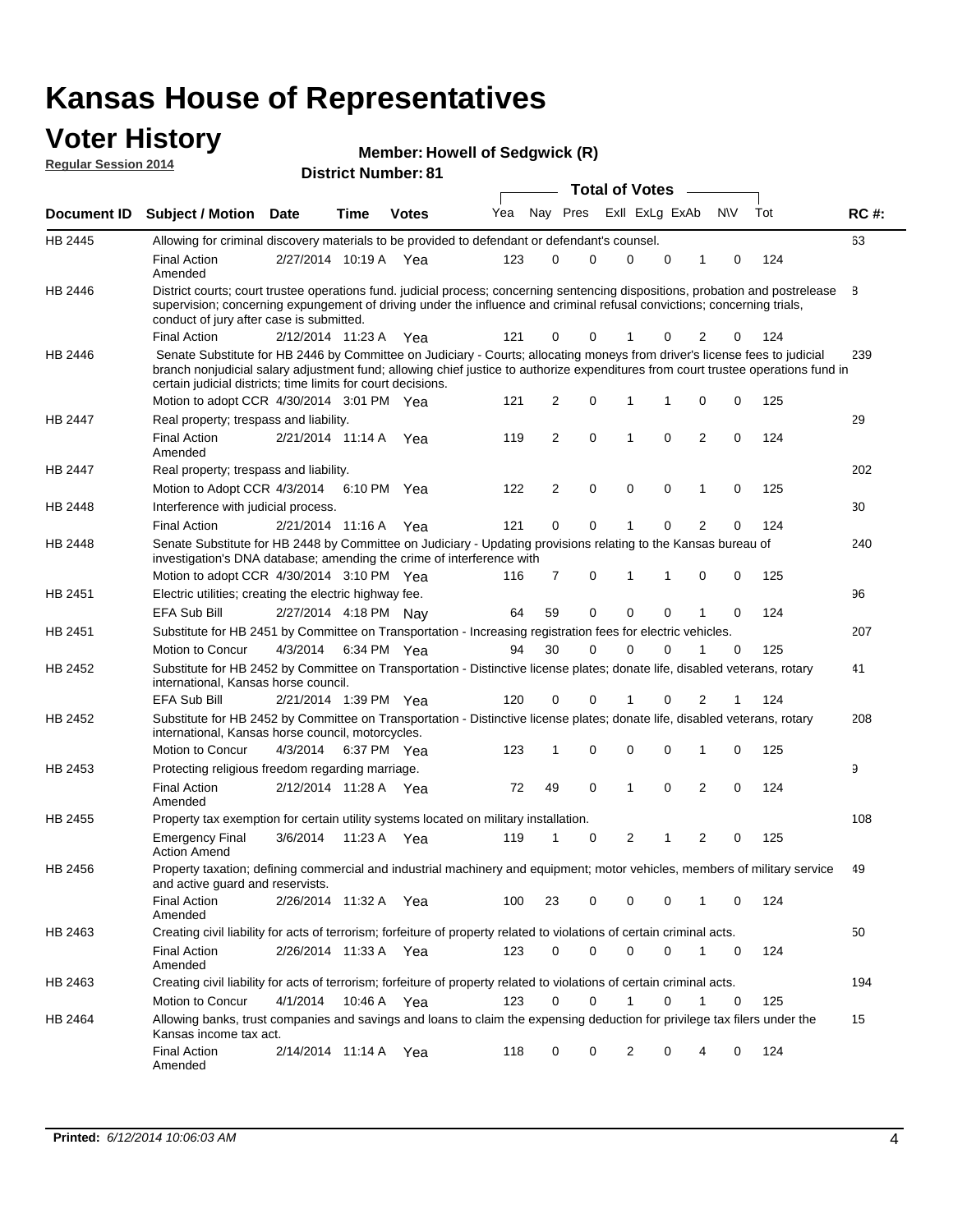### **Voter History**

**Regular Session 2014**

#### **Member: Howell of Sedgwick (R)**

|                |                                                                                                                                                                             |                       |             |              |     |                |             | <b>Total of Votes</b> |              |                |   |             |     |             |
|----------------|-----------------------------------------------------------------------------------------------------------------------------------------------------------------------------|-----------------------|-------------|--------------|-----|----------------|-------------|-----------------------|--------------|----------------|---|-------------|-----|-------------|
|                | Document ID Subject / Motion Date                                                                                                                                           |                       | Time        | <b>Votes</b> | Yea |                | Nay Pres    |                       |              | Exll ExLg ExAb |   | <b>NV</b>   | Tot | <b>RC#:</b> |
| HB 2466        | Relating to administrative procedure; judicial review.                                                                                                                      |                       |             |              |     |                |             |                       |              |                |   |             |     | 37          |
|                | <b>Emergency Final</b><br><b>Action Amend</b>                                                                                                                               | 2/21/2014 1:33 PM Yea |             |              | 118 | 2              | 0           |                       | 1            | 0              | 2 | 1           | 124 |             |
| <b>HB 2470</b> | Purchasing authority for certain insurance by the state board of regents for state educational institutions.                                                                |                       |             |              |     |                |             |                       |              |                |   |             |     | 16          |
|                | <b>Final Action</b>                                                                                                                                                         | 2/17/2014 11:20 A Yea |             |              | 120 | 0              | 0           |                       | 3            | 0              | 1 | 0           | 124 |             |
| HB 2475        | Personal financial literacy program as a requirement for high school graduation.                                                                                            |                       |             |              |     |                |             |                       |              |                |   |             |     | 126         |
|                | <b>Final Action</b><br>Amended                                                                                                                                              | 3/19/2014 11:22 A Yea |             |              | 110 | 12             | 0           |                       | 0            | 1              | 2 | $\mathbf 0$ | 125 |             |
| HB 2478        | Venue for crimes committed with an electronic device.                                                                                                                       |                       |             |              |     |                |             |                       |              |                |   |             |     | 51          |
|                | <b>Final Action</b>                                                                                                                                                         | 2/26/2014 11:34 A     |             | Yea          | 123 | 0              | 0           |                       | $\mathbf 0$  | $\mathbf 0$    | 1 | 0           | 124 |             |
| HB 2479        | Removing 2015 sunset provision from law requiring ignition interlock device after first test failure or alcohol or drug-related<br>conviction.                              |                       |             |              |     |                |             |                       |              |                |   |             |     | 115         |
|                | <b>Final Action</b><br>Amended                                                                                                                                              | 3/14/2014 11:14 A     |             | Yea          | 117 | $\mathbf 0$    | 0           |                       | 2            | 1              | 4 | 1           | 125 |             |
| HB 2479        | Removing 2015 sunset provision from law requiring ignition interlock device after first test failure or alcohol or drug-related<br>conviction.                              |                       |             |              |     |                |             |                       |              |                |   |             |     | 210         |
|                | <b>Motion to Concur</b>                                                                                                                                                     | 4/3/2014              |             | 6:47 PM Yea  | 122 | $\overline{2}$ | 0           |                       | 0            | $\mathbf 0$    | 1 | 0           | 125 |             |
| HB 2480        | Repealing the review of TeleKansas I.                                                                                                                                       |                       |             |              |     |                |             |                       |              |                |   |             |     | 64          |
|                | <b>Final Action</b><br>Amended                                                                                                                                              | 2/27/2014 10:20 A     |             | Yea          | 123 | 0              | 0           |                       | $\mathbf 0$  | $\mathbf 0$    | 1 | 0           | 124 |             |
| HB 2480        | Repealing the review of TeleKansas I.                                                                                                                                       |                       |             |              |     |                |             |                       |              |                |   |             |     | 250         |
|                | Motion to Concur                                                                                                                                                            | 5/1/2014              |             | 1:54 PM Yea  | 123 | 1              | 0           |                       | 0            | 0              | 0 | 1           | 125 |             |
| HB 2482        | Authority of state corporation commission to intervene in court proceedings.                                                                                                |                       |             |              |     |                |             |                       |              |                |   |             |     | 65          |
|                | <b>Final Action</b><br>Amended                                                                                                                                              | 2/27/2014 10:21 A     |             | Yea          | 121 | $\overline{2}$ | 0           |                       | $\mathbf 0$  | $\mathbf 0$    | 1 | $\mathbf 0$ | 124 |             |
| HB 2482        | Senate Substitute for HB 2482 by Committee on Utilities - Creating the energy efficiency investment act.                                                                    |                       |             |              |     |                |             |                       |              |                |   |             |     | 211         |
|                | Motion to Concur                                                                                                                                                            | 4/3/2014              | 7:02 PM Yea |              | 99  | 25             | $\mathbf 0$ |                       | 0            | $\mathbf 0$    | 1 | 0           | 125 |             |
| HB 2487        | Construction of electric transmission lines and certificates of public convenience and necessity.                                                                           |                       |             |              |     |                |             |                       |              |                |   |             |     | 66          |
|                | <b>Final Action</b><br>Amended                                                                                                                                              | 2/27/2014 10:22 A     |             | Yea          | 113 | 10             | 0           |                       | 0            | 0              | 1 | 0           | 124 |             |
| HB 2487        | Relating to the powers and duties of the state corporation commission; construction of electric transmission lines and<br>certificates of public convenience and necessity. |                       |             |              |     |                |             |                       |              |                |   |             |     | 254         |
|                | Sub motion to concur 5/1/2014                                                                                                                                               |                       |             | 4:36 PM Yea  | 117 | 8              | 0           |                       | 0            | 0              | 0 | 0           | 125 |             |
| <b>HB 2488</b> | Kansas electric transmission authority and the purpose and composition of the authority.                                                                                    |                       |             |              |     |                |             |                       |              |                |   |             |     | 10          |
|                | <b>Final Action</b><br>Amended                                                                                                                                              | 2/12/2014 11:30 A     |             | Yea          | 108 | 13             | 0           |                       | 1            | 0              | 2 | 0           | 124 |             |
| <b>HB 2488</b> | Kansas electric transmission authority and the purpose and composition of the authority.                                                                                    |                       |             |              |     |                |             |                       |              |                |   |             |     | 158         |
|                | Motion to Concur                                                                                                                                                            | 3/25/2014 10:43 A     |             | Yea          | 107 | 15             | 0           |                       | 1            | 0              | 2 | 0           | 125 |             |
| HB 2489        | Legislative review of exceptions to disclosure of public records.                                                                                                           |                       |             |              |     |                |             |                       |              |                |   |             |     | 67          |
|                | <b>Final Action</b><br>Amended                                                                                                                                              | 2/27/2014 10:23 A Yea |             |              | 122 | $\mathbf 1$    | 0           |                       | 0            | 0              | 1 | 0           | 124 |             |
| HB 2490        | Criminal procedure; conduct of jury after case is submitted.                                                                                                                |                       |             |              |     |                |             |                       |              |                |   |             |     | 31          |
|                | <b>Final Action</b><br>Amended                                                                                                                                              | 2/21/2014 11:17 A Yea |             |              | 121 | 0              | 0           |                       | $\mathbf{1}$ | $\mathbf 0$    | 2 | 0           | 124 |             |
| HB 2490        | Capital murder; attempt; murder in the first degree; sentencing.                                                                                                            |                       |             |              |     |                |             |                       |              |                |   |             |     | 241         |
|                | Motion to adopt CCR 4/30/2014 3:16 PM Yea                                                                                                                                   |                       |             |              | 123 | 0              | 0           |                       | $\mathbf{1}$ | 1              | 0 | 0           | 125 |             |
| HB 2491        | Kansas tort claims act; attorney may appear in small claims action.                                                                                                         |                       |             |              |     |                |             |                       |              |                |   |             |     | 20          |
|                | <b>Final Action</b><br>Amended                                                                                                                                              | 2/19/2014 11:34 A Yea |             |              | 120 | $\overline{c}$ | 0           |                       | 0            | $\pmb{0}$      | 2 | 0           | 124 |             |
| HB 2491        | Kansas tort claims act; attorney may appear in small claims action.                                                                                                         |                       |             |              |     |                |             |                       |              |                |   |             |     | 199         |
|                | Motion to Concur                                                                                                                                                            | 4/2/2014              |             | 10:40 A Yea  | 121 | 2              | 0           |                       | 0            | 0              | 2 | 0           | 125 |             |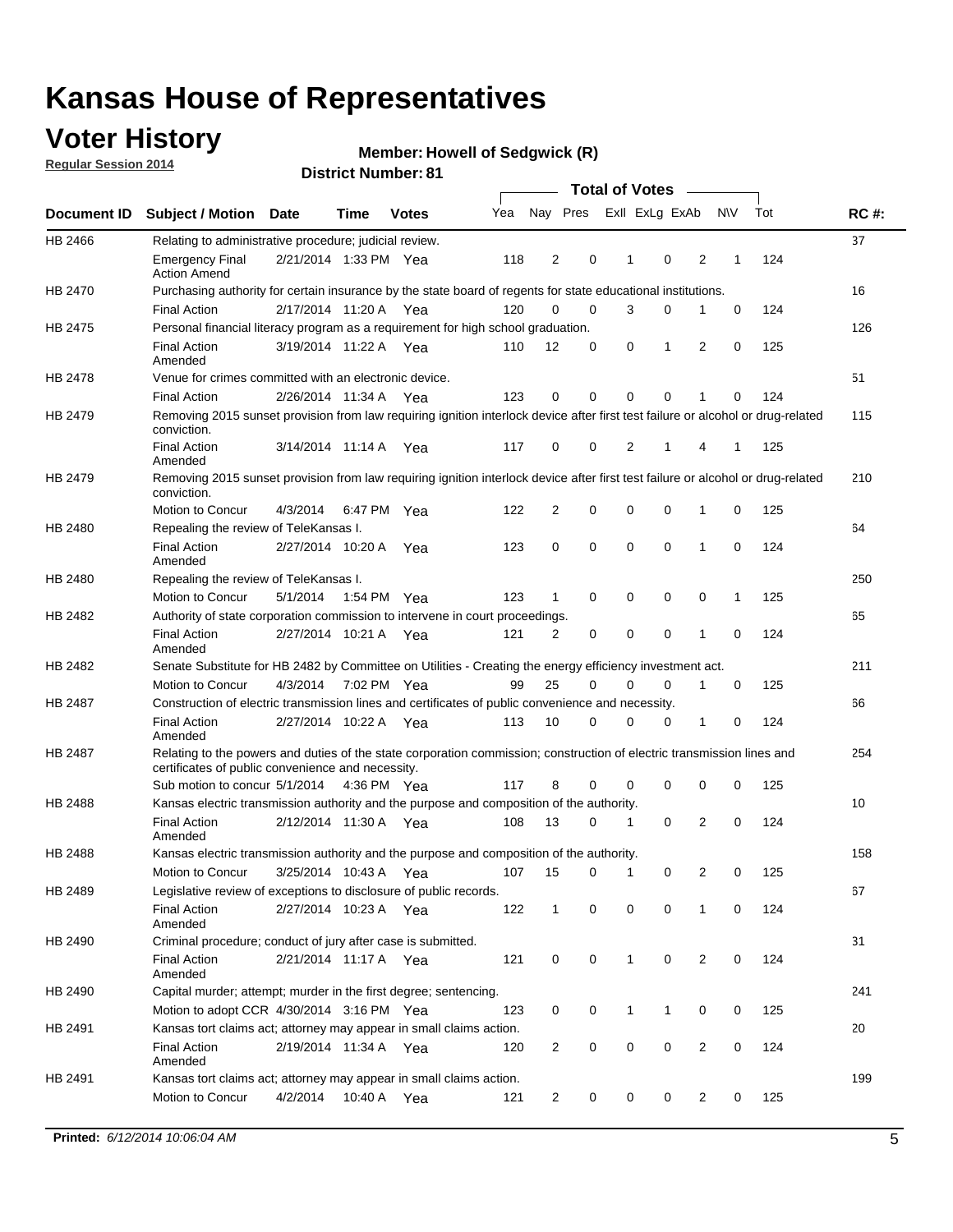### **Voter History**

**Regular Session 2014**

#### **Member: Howell of Sedgwick (R)**

|                |                                                                                                                                                                                                                                                        |                       |             |              |     |          |          | <b>Total of Votes</b> |              |              |              |     |                |
|----------------|--------------------------------------------------------------------------------------------------------------------------------------------------------------------------------------------------------------------------------------------------------|-----------------------|-------------|--------------|-----|----------|----------|-----------------------|--------------|--------------|--------------|-----|----------------|
|                | Document ID Subject / Motion Date                                                                                                                                                                                                                      |                       | Time        | <b>Votes</b> | Yea | Nay Pres |          | Exll ExLg ExAb        |              |              | <b>NV</b>    | Tot | <b>RC#:</b>    |
| HB 2493        | Relating to surety regulation, appearance bonds and unlawful sexual relations.                                                                                                                                                                         |                       |             |              |     |          |          |                       |              |              |              |     | 23             |
|                | <b>Final Action</b><br>Amended                                                                                                                                                                                                                         | 2/20/2014 11:14 A     |             | Yea          | 113 | 10       | 0        | 0                     | 0            | 0            | 1            | 124 |                |
| HB 2495        | Concerning sentencing dispositions, probation and postrelease supervision.                                                                                                                                                                             |                       |             |              |     |          |          |                       |              |              |              |     | 24             |
|                | <b>Final Action</b><br>Amended                                                                                                                                                                                                                         | 2/20/2014 11:17 A Yea |             |              | 122 | 1        | 0        | 0                     | 0            | 0            | 1            | 124 |                |
| HB 2501        | Human trafficking and related crimes; penalties for buying sexual relations; records and reporting by courts; staff secure facility 25<br>requirements.                                                                                                |                       |             |              |     |          |          |                       |              |              |              |     |                |
|                | <b>Final Action</b><br>Amended                                                                                                                                                                                                                         | 2/20/2014 11:18 A Yea |             |              | 123 | 0        | 0        | 0                     | 0            | $\mathbf 0$  | 1            | 124 |                |
| HB 2502        | Allowing victim notification on status change of person confined.                                                                                                                                                                                      |                       |             |              |     |          |          |                       |              |              |              |     | 26             |
|                | <b>Final Action</b>                                                                                                                                                                                                                                    | 2/20/2014 11:20 A Yea |             |              | 123 | 0        | 0        | 0                     | 0            | $\Omega$     |              | 124 |                |
| HB 2503        | Substitute for HB 2503 by Committee on Federal and State Affairs -- Carrying of concealed handguns by law enforcement<br>officers.                                                                                                                     |                       |             |              |     |          |          |                       |              |              |              |     | 230            |
|                | Final Action Sub Bill 4/5/2014                                                                                                                                                                                                                         |                       | 10:22 A     | Yea          | 119 |          | 0        | 0                     | 0            | 4            |              | 125 |                |
| HB 2504        | Repealing outdated provisions relating to the purchase of certain real estate by the department of corrections.                                                                                                                                        |                       |             |              |     |          |          |                       |              |              |              |     | 18             |
|                | <b>Final Action</b>                                                                                                                                                                                                                                    | 2/19/2014 11:31 A Yea |             |              | 122 | $\Omega$ | 0        | 0                     | $\Omega$     | 2            | 0            | 124 |                |
| <b>HB 2506</b> | Repealing K.S.A. 72-60b03, the effective date of the midwestern higher education compact act.                                                                                                                                                          |                       |             |              |     |          |          |                       |              |              |              |     | 52             |
|                | <b>Final Action</b>                                                                                                                                                                                                                                    | 2/26/2014 11:35 A Yea |             |              | 122 |          | 0        | 0                     | 0            | 1            | 0            | 124 |                |
| HB 2506        | Senate Substitute for HB 2506 by Committee on Ways and Means - Education; appropriations for FY 2014 and FY 2015 for<br>various state agencies; amendments concerning postsecondary education; amendments to provisions relating to school<br>finance. |                       |             |              |     |          |          |                       |              |              |              |     | 238            |
|                | Motion to Adopt CCR 4/6/2014                                                                                                                                                                                                                           |                       | 9:45 PM Yea |              | 63  | 57       | 0        | 0                     | 0            | 4            | 1            | 125 |                |
| HB 2509        | Emergency medical services amendments.                                                                                                                                                                                                                 |                       |             |              |     |          |          |                       |              |              |              |     | 101            |
|                | <b>Emergency Final</b><br><b>Action Amend</b>                                                                                                                                                                                                          | 2/27/2014 4:24 PM Yea |             |              | 123 | 0        | 0        | 0                     | 0            | 1            | 0            | 124 |                |
| HB 2510        | Pharmacists and pharmacies; pharmacy technicians; registration and grounds for denial of registration.                                                                                                                                                 |                       |             |              |     |          |          |                       |              |              |              |     | 84             |
|                | <b>Emergency Final</b><br>Action                                                                                                                                                                                                                       | 2/27/2014 4:01 PM Nay |             |              | 71  | 52       | 0        | 0                     | 0            | 1            | 0            | 124 |                |
| HB 2511        | Liability for property tax on personal property; sale or abandonment of personal property.                                                                                                                                                             |                       |             |              |     |          |          |                       |              |              |              |     | 27             |
|                | <b>Final Action</b>                                                                                                                                                                                                                                    | 2/20/2014 11:21 A     |             | Yea          | 123 | $\Omega$ | $\Omega$ | $\Omega$              | 0            | 1            | 0            | 124 |                |
| HB 2514        | Exemption for Federal Home Loan Bank in certain insolvency proceedings involving insurance companies.                                                                                                                                                  |                       |             |              |     |          |          |                       |              |              |              |     | $\overline{2}$ |
|                | <b>Final Action</b>                                                                                                                                                                                                                                    | 2/10/2014 11:08 A     |             | Yea          | 118 | 0        | 0        | 3                     | 1            | 2            | $\mathbf 0$  | 124 |                |
| HB 2515        | Insurance; confidentiality of work papers from analysis of analysis of financial regulation or market regulation of insurance<br>company or affiliates.                                                                                                |                       |             |              |     |          |          |                       |              |              |              |     | 82             |
|                | <b>Emergency Final</b><br>Action                                                                                                                                                                                                                       | 2/27/2014 3:58 PM Yea |             |              | 123 | 0        | 0        | 0                     | 0            | 1            | 0            | 124 |                |
| HB 2515        | Updating statutory references and making corresponding changes due to Executive Reorganization Order No. 41.                                                                                                                                           |                       |             |              |     |          |          |                       |              |              |              |     | 269            |
|                | Motion to Adopt CCR 5/2/2014 3:31 PM Yea                                                                                                                                                                                                               |                       |             |              | 118 | 4        | 0        | 0                     | $\mathbf{1}$ | $\mathbf{1}$ | $\mathbf{1}$ | 125 |                |
| HB 2516        | Amendments relating to health care provider liability insurance and to companies organized to provide such insurance.                                                                                                                                  |                       |             |              |     |          |          |                       |              |              |              |     | 3              |
|                | <b>Final Action</b><br>Amended                                                                                                                                                                                                                         | 2/10/2014 11:10 A     |             | Yea          | 118 | 0        | 0        | 3                     | $\mathbf{1}$ | 2            | 0            | 124 |                |
| HB 2516        | Amendments relating to health care provider liability insurance and to companies organized to provide such insurance.                                                                                                                                  |                       |             |              |     |          |          |                       |              |              |              |     | 191            |
|                | Motion to Concur                                                                                                                                                                                                                                       | 3/31/2014 11:40 A Yea |             |              | 121 | 0        | 0        | 1                     | 0            | 2            | 1            | 125 |                |
| HB 2518        | Relating to ballot language statements.                                                                                                                                                                                                                |                       |             |              |     |          |          |                       |              |              |              |     | 40             |
|                | <b>Emergency Final</b><br><b>Action Amend</b>                                                                                                                                                                                                          | 2/21/2014 1:37 PM Yea |             |              | 116 | 4        | 0        | 1                     | 0            | 2            | 1            | 124 |                |
| HB 2525        | Kansas money transmitter act concerning change of controlling interest and notification.                                                                                                                                                               |                       |             |              |     |          |          |                       |              |              |              |     | 32             |
|                | <b>Final Action</b>                                                                                                                                                                                                                                    | 2/21/2014 11:18 A Yea |             |              | 105 | 16       | 0        | 1                     | 0            | 2            | $\mathbf 0$  | 124 |                |
| <b>HB 2525</b> | Kansas money transmitter act concerning change of controlling interest and notification.                                                                                                                                                               |                       |             |              |     |          |          |                       |              |              |              |     | 252            |
|                | Motion to Concur                                                                                                                                                                                                                                       | 5/1/2014              |             | 1:59 PM Yea  | 112 | 13       | 0        | 0                     | 0            | 0            | 0            | 125 |                |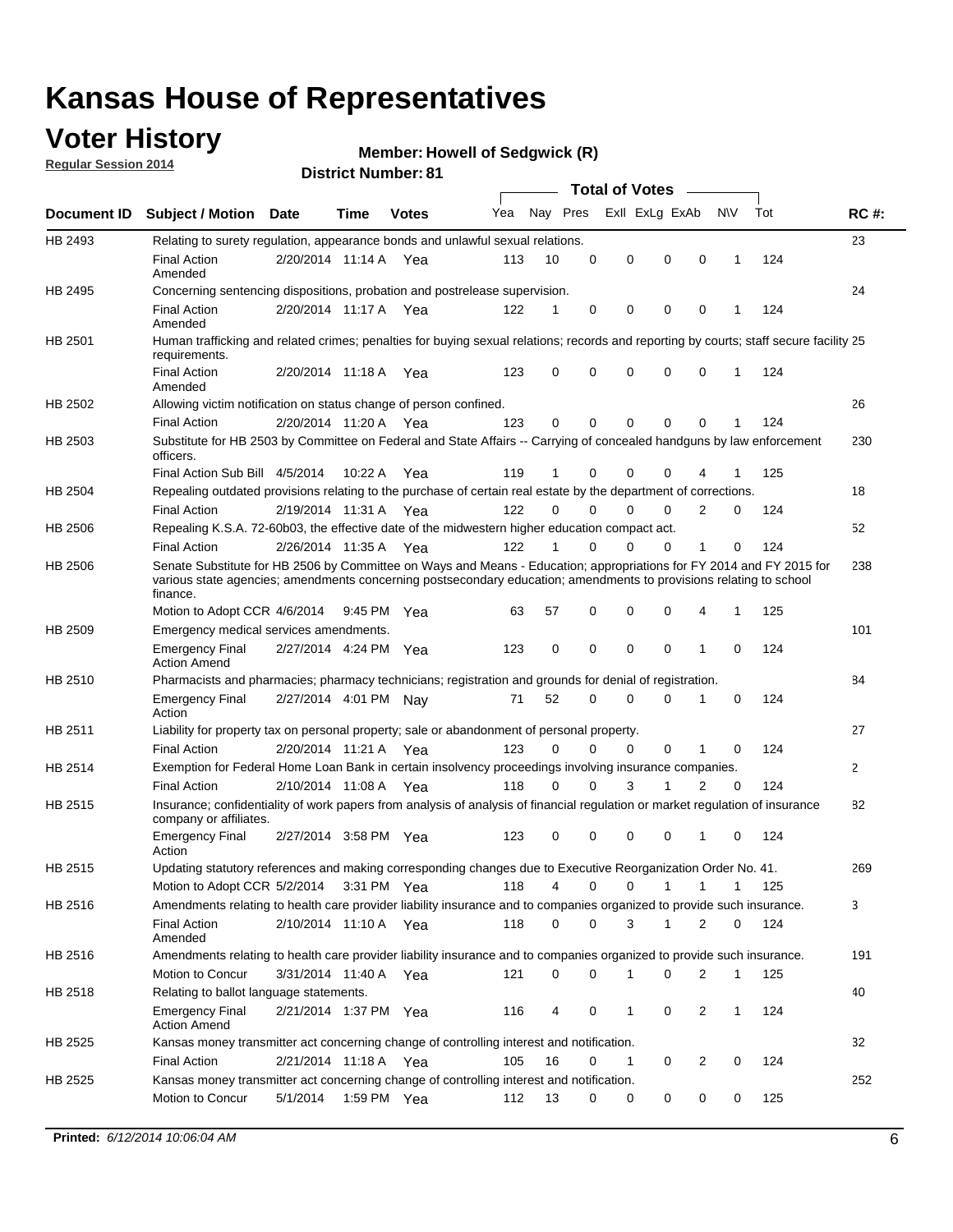#### **Voter History Regular Session 2014**

|  |  | <b>Member: Howell of Sedgwick (R)</b> |  |
|--|--|---------------------------------------|--|
|--|--|---------------------------------------|--|

|                    |                                                                                                                                                                                                                                                                                                                                           |                       |             | <b>DISTRICT MAILINGL. 01</b> |     |    |             | <b>Total of Votes</b> |              |                |                |             |     |             |
|--------------------|-------------------------------------------------------------------------------------------------------------------------------------------------------------------------------------------------------------------------------------------------------------------------------------------------------------------------------------------|-----------------------|-------------|------------------------------|-----|----|-------------|-----------------------|--------------|----------------|----------------|-------------|-----|-------------|
| <b>Document ID</b> | <b>Subject / Motion Date</b>                                                                                                                                                                                                                                                                                                              |                       | Time        | <b>Votes</b>                 | Yea |    | Nay Pres    |                       |              | Exll ExLg ExAb | <b>NV</b>      |             | Tot | <b>RC#:</b> |
| HB 2533            | Changing interest credit amounts, member distributions upon termination or death and retirement annuities under the KPERS 42<br>Act of 2015.                                                                                                                                                                                              |                       |             |                              |     |    |             |                       |              |                |                |             |     |             |
|                    | <b>Emergency Final</b><br><b>Action Amend</b>                                                                                                                                                                                                                                                                                             | 2/21/2014 1:40 PM Yea |             |                              | 94  | 26 | 0           |                       | 1            | 0              | 2              | 1           | 124 |             |
| HB 2537            | Eliminating font size and type requirement for disclosure statements contained in insurance contracts and explanatory<br>materials printed in any language other than English.                                                                                                                                                            |                       |             |                              |     |    |             |                       |              |                |                |             |     | 81          |
|                    | <b>Emergency Final</b><br>Action                                                                                                                                                                                                                                                                                                          | 2/27/2014 3:56 PM Yea |             |                              | 119 | 4  | 0           |                       | 0            | 0              | 1              | 0           | 124 |             |
| HB 2537            | Insurance; eliminating font and type requirements for certain non-English insurance documents; confidentiality of certain<br>documents; continuation of health insurance for spouse and children of certain emergency personnel and employees of the<br>department of corrections; purchase of certain insurance by the state fair board. |                       |             |                              |     |    |             |                       |              |                |                |             |     | 249         |
|                    | Motion to adopt CCR 4/30/2014 3:58 PM Yea                                                                                                                                                                                                                                                                                                 |                       |             |                              | 122 | 0  | 0           |                       | 1            | 1              | 0              | 1           | 125 |             |
| HB 2538            | Giving landowner right of first refusal for antlers of deer illegally shot on landowner's property.                                                                                                                                                                                                                                       |                       |             |                              |     |    |             |                       |              |                |                |             |     | 102         |
|                    | <b>Emergency Final</b><br><b>Action Amend</b>                                                                                                                                                                                                                                                                                             | 2/27/2014 4:26 PM Yea |             |                              | 106 | 17 | 0           |                       | 0            | 0              | 1              | 0           | 124 |             |
| HB 2541            | Substitute for HB2541 by Committee on Local Government—plastic bottles and containers; labeling; solid waste landfill<br>restrictions.                                                                                                                                                                                                    |                       |             |                              |     |    |             |                       |              |                |                |             |     | 121         |
|                    | Final Action Sub Bill 3/17/2014 11:21 A                                                                                                                                                                                                                                                                                                   |                       |             | Nav                          | 102 | 21 | 0           |                       | $\mathbf 0$  | 0              | 2              | 0           | 125 |             |
| HB 2542            | Property tax exemption for amateur-built aircraft.                                                                                                                                                                                                                                                                                        |                       |             |                              |     |    |             |                       |              |                |                |             |     | 112         |
|                    | <b>Final Action</b><br>Amended                                                                                                                                                                                                                                                                                                            | 3/13/2014 11:22 A Yea |             |                              | 116 | 4  | $\mathbf 0$ |                       | $\mathbf{1}$ | 1              | 2              | 1           | 125 |             |
| <b>HB 2544</b>     | Authorizing postsecondary educational institutions to enter into the state authorization reciprocity agreement to provide<br>distance education.                                                                                                                                                                                          |                       |             |                              |     |    |             |                       |              |                |                |             |     | 17          |
|                    | <b>Final Action</b>                                                                                                                                                                                                                                                                                                                       | 2/17/2014 11:21 A Yea |             |                              | 120 | 0  | 0           |                       | 3            | $\Omega$       | 1              | 0           | 124 |             |
| HB 2545            | Extending sunset date on certain agriculture fees from July 1, 2015, to July 1, 2019.                                                                                                                                                                                                                                                     |                       |             |                              |     |    |             |                       |              |                |                |             |     | 68          |
|                    | <b>Final Action</b><br>Amended                                                                                                                                                                                                                                                                                                            | 2/27/2014 10:25 A     |             | Nav                          | 99  | 24 | 0           |                       | 0            | $\Omega$       | 1              | $\Omega$    | 124 |             |
| HB 2547            | Changing the map copy requirement in mining permit application.                                                                                                                                                                                                                                                                           |                       |             |                              |     |    |             |                       |              |                |                |             |     | 53          |
|                    | <b>Final Action</b>                                                                                                                                                                                                                                                                                                                       | 2/26/2014 11:36 A Yea |             |                              | 123 | 0  | 0           |                       | $\mathbf 0$  | 0              | 1              | 0           | 124 |             |
| HB 2548            | Creating the water program management fund and transferring the air quality fee fund.                                                                                                                                                                                                                                                     |                       |             |                              |     |    |             |                       |              |                |                |             |     | 46          |
|                    | <b>Emergency Final</b><br>Action                                                                                                                                                                                                                                                                                                          | 2/21/2014 1:46 PM Yea |             |                              | 119 | 1  | 0           |                       | 1            | $\mathbf 0$    | 2              | 1           | 124 |             |
| HB 2549            | Allowing burial of hazardous waste on-site.                                                                                                                                                                                                                                                                                               |                       |             |                              |     |    |             |                       |              |                |                |             |     | 54          |
|                    | <b>Final Action</b>                                                                                                                                                                                                                                                                                                                       | 2/26/2014 11:38 A Yea |             |                              | 123 | 0  | 0           |                       | 0            | 0              | 1              | 0           | 124 |             |
| HB 2550            | Repeal of the atmospheric mercury deposition monitoring network.                                                                                                                                                                                                                                                                          |                       |             |                              |     |    |             |                       |              |                |                |             |     | 33          |
|                    | <b>Final Action</b>                                                                                                                                                                                                                                                                                                                       | 2/21/2014 11:20 A Yea |             |                              | 92  | 29 | 0           |                       | $\mathbf{1}$ | 0              | 2              | $\mathbf 0$ | 124 |             |
| HB 2551            | Repealing regulation of PCB disposal facilities.                                                                                                                                                                                                                                                                                          |                       |             |                              |     |    |             |                       |              |                |                |             |     | 47          |
|                    | <b>Emergency Final</b><br><b>Action Amend</b>                                                                                                                                                                                                                                                                                             | 2/21/2014 1:47 PM Yea |             |                              | 100 | 20 | 0           |                       | 1            | 0              | 2              | 1           | 124 |             |
| HB 2551            | Repealing the regulation of PCB disposal facilities; making changes to the atmospheric mercury deposition monitoring network 271<br>and the disposal of plastic bottles, containers and solid waste.                                                                                                                                      |                       |             |                              |     |    |             |                       |              |                |                |             |     |             |
|                    | Motion to Adopt CCR 5/2/2014 3:45 PM Yea                                                                                                                                                                                                                                                                                                  |                       |             |                              | 105 | 17 | 0           |                       | 0            | 1              | 1              | 1           | 125 |             |
| HB 2552            | Managed care organizations, prompt payment.                                                                                                                                                                                                                                                                                               |                       |             |                              |     |    |             |                       |              |                |                |             |     | 69          |
|                    | <b>Final Action</b><br>Amended                                                                                                                                                                                                                                                                                                            | 2/27/2014 10:26 A Yea |             |                              | 123 | 0  | 0           |                       | 0            | 0              | 1              | 0           | 124 |             |
| HB 2552            | Kansas medical assistance program; managed care organizations; consent for expansion of certain medicaid services.                                                                                                                                                                                                                        |                       |             |                              |     |    |             |                       |              |                |                |             |     | 225         |
|                    | Motion to Concur                                                                                                                                                                                                                                                                                                                          | 4/4/2014              | 6:13 PM Yea |                              | 68  | 54 | 0           |                       | $\Omega$     | 1              | $\overline{2}$ | 0           | 125 |             |
| HB 2553            | Health care compact.                                                                                                                                                                                                                                                                                                                      |                       |             |                              |     |    |             |                       |              |                |                |             |     | 141         |
|                    | <b>Final Action</b>                                                                                                                                                                                                                                                                                                                       | 3/24/2014 10:15 A Yea |             |                              | 74  | 48 | 0           |                       | 0            | 0              | 3              | 0           | 125 |             |
| HB 2555            | Release of information in support of arrest warrants and search warrants.                                                                                                                                                                                                                                                                 |                       |             |                              |     |    |             |                       |              |                |                |             |     | 86          |
|                    | <b>Emergency Final</b><br><b>Action Amend</b>                                                                                                                                                                                                                                                                                             | 2/27/2014 4:04 PM Yea |             |                              | 113 | 10 | 0           |                       | 0            | 0              | 1              | 0           | 124 |             |
|                    |                                                                                                                                                                                                                                                                                                                                           |                       |             |                              |     |    |             |                       |              |                |                |             |     |             |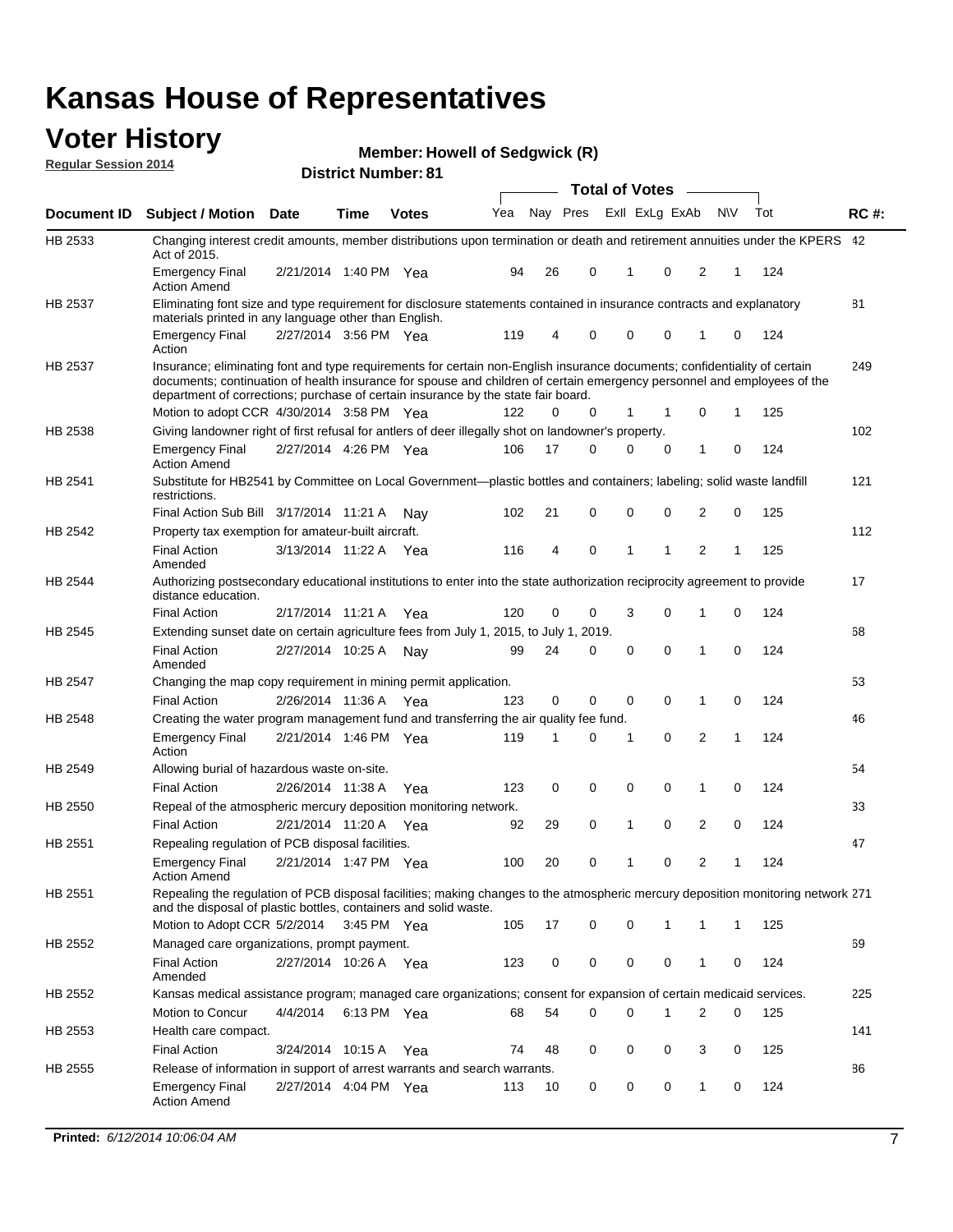### **Voter History**

**Regular Session 2014**

#### **Member: Howell of Sedgwick (R)**

|                |                                                                                                                                                                                                                                                                                                                                                           |                       |             |              |     |          |   | <b>Total of Votes</b> |             |              |              |     |             |
|----------------|-----------------------------------------------------------------------------------------------------------------------------------------------------------------------------------------------------------------------------------------------------------------------------------------------------------------------------------------------------------|-----------------------|-------------|--------------|-----|----------|---|-----------------------|-------------|--------------|--------------|-----|-------------|
|                | Document ID Subject / Motion Date                                                                                                                                                                                                                                                                                                                         |                       | Time        | <b>Votes</b> | Yea | Nay Pres |   | Exil ExLg ExAb        |             |              | <b>NV</b>    | Tot | <b>RC#:</b> |
| <b>HB 2557</b> | Changing penalties for certain taxpayers who file incorrect returns under Kansas income tax act.                                                                                                                                                                                                                                                          |                       |             |              |     |          |   |                       |             |              |              |     | 21          |
|                | <b>Final Action</b><br>Amended                                                                                                                                                                                                                                                                                                                            | 2/19/2014 11:35 A     |             | Yea          | 122 | 0        | 0 | 0                     | 0           | 2            | 0            | 124 |             |
| HB 2561        | Licensure of pharmacists and registration of pharmacy interns by board of pharmacy.                                                                                                                                                                                                                                                                       |                       |             |              |     |          |   |                       |             |              |              |     | 55          |
|                | <b>Final Action</b>                                                                                                                                                                                                                                                                                                                                       | 2/26/2014 11:39 A Yea |             |              | 105 | 18       | 0 | 0                     | 0           | 1            | 0            | 124 |             |
| HB 2564        | Requiring 60-day wait before re-employment for retirement benefit eligibility.                                                                                                                                                                                                                                                                            |                       |             |              |     |          |   |                       |             |              |              |     | 43          |
|                | <b>Emergency Final</b><br>Action                                                                                                                                                                                                                                                                                                                          | 2/21/2014 1:41 PM Yea |             |              | 120 | 0        | 0 | 1                     | 0           | 2            | 1            | 124 |             |
| HB 2566        | Requiring court fee for forensic audio and video examination services.                                                                                                                                                                                                                                                                                    |                       |             |              |     |          |   |                       |             |              |              |     | 93          |
|                | <b>Emergency Final</b><br>Action                                                                                                                                                                                                                                                                                                                          | 2/27/2014 4:12 PM Yea |             |              | 123 | 0        | 0 | 0                     | $\mathbf 0$ | 1            | $\mathbf 0$  | 124 |             |
| HB 2568        | Domestic relations; Kansas family law code; child support guidelines.                                                                                                                                                                                                                                                                                     |                       |             |              |     |          |   |                       |             |              |              |     | 70          |
|                | <b>Final Action</b><br>Amended                                                                                                                                                                                                                                                                                                                            | 2/27/2014 10:27 A     |             | Yea          | 123 | 0        | 0 | 0                     | 0           | 1            | 0            | 124 |             |
| HB 2568        | Domestic relations; Kansas family law code; child support guidelines.                                                                                                                                                                                                                                                                                     |                       |             |              |     |          |   |                       |             |              |              |     | 268         |
|                | Motion to adopt CCR 5/2/2014                                                                                                                                                                                                                                                                                                                              |                       | 3:28 PM Yea |              | 123 | 0        | 0 | 0                     | 1           | 1            | 0            | 125 |             |
| HB 2576        | Employment security law; creation of "new employer rate."                                                                                                                                                                                                                                                                                                 |                       |             |              |     |          |   |                       |             |              |              |     | 71          |
|                | <b>Final Action</b><br>Amended                                                                                                                                                                                                                                                                                                                            | 2/27/2014 10:28 A     |             | Yea          | 123 | 0        | 0 | 0                     | $\mathbf 0$ | 1            | 0            | 124 |             |
| HB 2576        | Employment security law; creation of "new employer rate."                                                                                                                                                                                                                                                                                                 |                       |             |              |     |          |   |                       |             |              |              |     | 159         |
|                | Motion to Concur                                                                                                                                                                                                                                                                                                                                          | 3/25/2014 10:47 A     |             | Yea          | 122 | 0        | 0 | 1                     | 0           | 2            | 0            | 125 |             |
| HB 2577        | Allowing parents to remain anonymous when surrendering an infant under the newborn protection act.                                                                                                                                                                                                                                                        |                       |             |              |     |          |   |                       |             |              |              |     | 56          |
|                | <b>Final Action</b><br>Amended                                                                                                                                                                                                                                                                                                                            | 2/26/2014 11:41 A Yea |             |              | 123 | 0        | 0 | 0                     | $\Omega$    | 1            | 0            | 124 |             |
| HB 2577        | Allowing parents to remain anonymous when surrendering an infant under the newborn protection act.                                                                                                                                                                                                                                                        |                       |             |              |     |          |   |                       |             |              |              |     | 220         |
|                | Motion to Concur                                                                                                                                                                                                                                                                                                                                          | 4/4/2014              | 11:45 A     | Yea          | 121 | $\Omega$ | 0 |                       | 1           | $\mathbf{1}$ | $\mathbf{1}$ | 125 |             |
| HB 2578        | Certification by chief law enforcement officer for transfer of a firearm when required by federal law.                                                                                                                                                                                                                                                    |                       |             |              |     |          |   |                       |             |              |              |     | 122         |
|                | <b>Final Action</b><br>Amended                                                                                                                                                                                                                                                                                                                            | 3/17/2014 11:22 A     |             | Yea          | 123 | 0        | 0 | 0                     | $\Omega$    | 2            | 0            | 125 |             |
| HB 2578        | Regulating the possession of weapons.                                                                                                                                                                                                                                                                                                                     |                       |             |              |     |          |   |                       |             |              |              |     | 235         |
|                | Motion to Adopt CCR 4/5/2014 4:40 PM Yea                                                                                                                                                                                                                                                                                                                  |                       |             |              | 102 | 19       | 0 | 0                     | 0           | 4            | $\Omega$     | 125 |             |
| HB 2580        | Specifying the duties of the state fire marshal relating to regional emergency response teams for hazardous materials and<br>search and rescue incidents.                                                                                                                                                                                                 |                       |             |              |     |          |   |                       |             |              |              |     | 72          |
|                | <b>Final Action</b><br>Amended                                                                                                                                                                                                                                                                                                                            | 2/27/2014 10:29 A     |             | Nav          | 113 | 10       | 0 | 0                     | 0           | 1            | 0            | 124 |             |
| HB 2580        | Kansas Real Estate Appraisal Board; licensee fingerprinting and criminal background checks.                                                                                                                                                                                                                                                               |                       |             |              |     |          |   |                       |             |              |              |     | 272         |
|                | Motion to adopt CCR 5/2/2014                                                                                                                                                                                                                                                                                                                              |                       |             | 3:49 PM Yea  | 115 | 7        | 0 | 0                     | 1           | 1            | -1           | 125 |             |
| HB 2582        | Creating an exemption from food establishment licensing for churches.                                                                                                                                                                                                                                                                                     |                       |             |              |     |          |   |                       |             |              |              |     | 57          |
|                | <b>Final Action</b>                                                                                                                                                                                                                                                                                                                                       | 2/26/2014 11:42 A Yea |             |              | 123 | 0        | 0 | 0                     | 0           | 1            | 0            | 124 |             |
| HB 2588        | Child in need of care; juvenile offenders; permanent custodians.                                                                                                                                                                                                                                                                                          |                       |             |              |     |          |   |                       |             |              |              |     | 94          |
|                | <b>Emergency Final</b><br><b>Action Amend</b>                                                                                                                                                                                                                                                                                                             | 2/27/2014 4:14 PM Yea |             |              | 123 | 0        | 0 | 0                     | 0           | 1            | 0            | 124 |             |
| HB 2588        | Senate Substitute for HB 2588 by Committee on Judiciary - Concerning children and minors; relating to children in need of<br>care; placement in juvenile detention facilities; permanent custodians; relating to juvenile offenders; alternative adjudication;<br>youth residential centers and services; risk assessment; sentencing; good time credits. |                       |             |              |     |          |   |                       |             |              |              |     | 244         |
|                | Motion to adopt CCR 4/30/2014 3:36 PM Yea                                                                                                                                                                                                                                                                                                                 |                       |             |              | 123 | 0        | 0 | 1                     | 1           | 0            | 0            | 125 |             |
| HB 2591        | Requiring certain audit reports to be filed electronically and to be filed only with the department of administration.                                                                                                                                                                                                                                    |                       |             |              |     |          |   |                       |             |              |              |     | 58          |
|                | <b>Final Action</b>                                                                                                                                                                                                                                                                                                                                       | 2/26/2014 11:43 A Yea |             |              | 123 | 0        | 0 | 0                     | 0           | 1            | 0            | 124 |             |
| HB 2595        | State fossils; the tylosaurus and the pteranodon.                                                                                                                                                                                                                                                                                                         |                       |             |              |     |          |   |                       |             |              |              |     | 73          |
|                | <b>Final Action</b><br>Amended                                                                                                                                                                                                                                                                                                                            | 2/27/2014 10:31 A Nay |             |              | 96  | 27       | 0 | 0                     | 0           | 1            | 0            | 124 |             |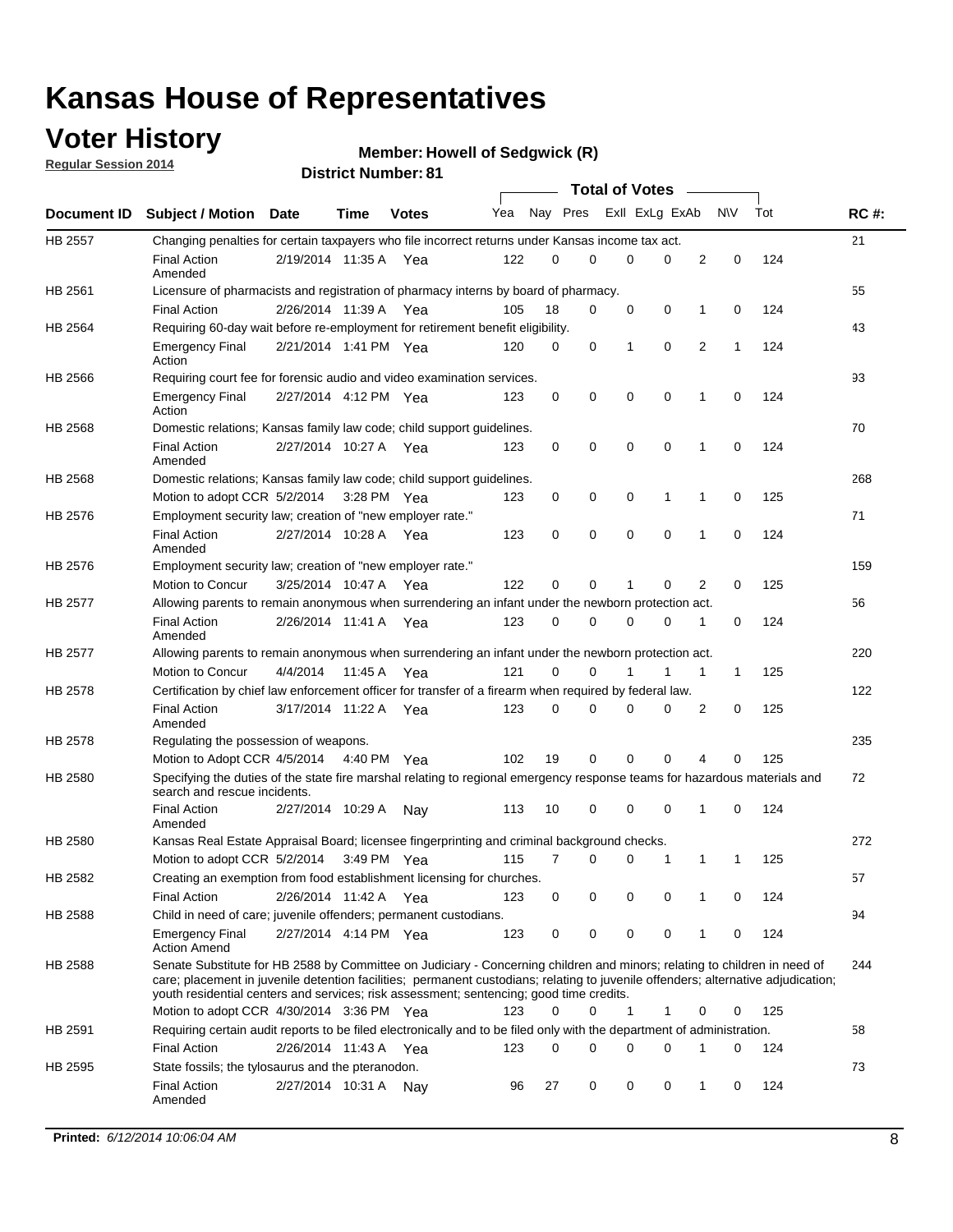### **Voter History**

**Regular Session 2014**

**Member: Howell of Sedgwick (R)** 

|  | <b>District Number: 81</b> |  |
|--|----------------------------|--|
|--|----------------------------|--|

|             |                                                                                                                                                                                                                                       | <b>Total of Votes</b> |             |              |     |             |                         |             |             |              |           |     |             |
|-------------|---------------------------------------------------------------------------------------------------------------------------------------------------------------------------------------------------------------------------------------|-----------------------|-------------|--------------|-----|-------------|-------------------------|-------------|-------------|--------------|-----------|-----|-------------|
| Document ID | <b>Subject / Motion Date</b>                                                                                                                                                                                                          |                       | Time        | <b>Votes</b> | Yea |             | Nay Pres Exll ExLg ExAb |             |             |              | <b>NV</b> | Tot | <b>RC#:</b> |
| HB 2596     | Computation of retirement benefits when a state officer or employee is placed on furlough or has reduction in compensation.                                                                                                           |                       |             |              |     |             |                         |             |             |              |           |     | 74          |
|             | <b>Final Action</b>                                                                                                                                                                                                                   | 2/27/2014 10:33 A     |             | Yea          | 123 | 0           | 0                       | $\mathbf 0$ | $\Omega$    |              | 0         | 124 |             |
| HB 2596     | Computation of retirement benefits when a state officer or employee is placed on furlough or has reduction in<br>compensation.                                                                                                        |                       |             |              |     |             |                         |             |             |              |           |     | 246         |
|             | Motion to adopt CCR 4/30/2014 3:45 PM Yea                                                                                                                                                                                             |                       |             |              | 123 | 0           | 0                       | 1           | 1           | 0            | 0         | 125 |             |
| HB 2597     | Municipal recycling services                                                                                                                                                                                                          |                       |             |              |     |             |                         |             |             |              |           |     | 97          |
|             | <b>Emergency Final</b><br><b>Action Amend</b>                                                                                                                                                                                         | 2/27/2014 4:20 PM Nay |             |              | 105 | 18          | 0                       | $\mathbf 0$ | 0           | $\mathbf{1}$ | 0         | 124 |             |
| HB 2599     | Authorizing the secretary of state to grant an easement to the unified government of Wyandotte county.                                                                                                                                |                       |             |              |     |             |                         |             |             |              |           |     | 22          |
|             | <b>Final Action</b>                                                                                                                                                                                                                   | 2/19/2014 11:37 A     |             | Yea          | 120 | 2           | 0                       | 0           | $\mathbf 0$ | 2            | 0         | 124 |             |
| HB 2599     | Authorizing the secretary of state to grant an easement to the unified government of Wyandotte county.                                                                                                                                |                       |             |              |     |             |                         |             |             |              |           |     | 118         |
|             | Motion to Concur                                                                                                                                                                                                                      | 3/14/2014 11:25 A     |             | Yea          | 118 | 0           | 0                       | 2           | 1           | 4            | 0         | 125 |             |
| HB 2602     | Increasing the percentage of unclassified employees allowed to be employed by KPERS from 25% to 50%.                                                                                                                                  |                       |             |              |     |             |                         |             |             |              |           |     | 44          |
|             | <b>Emergency Final</b><br>Action                                                                                                                                                                                                      | 2/21/2014 1:43 PM Yea |             |              | 107 | 13          | 0                       | 1           | 0           | 2            | 1         | 124 |             |
| HB 2602     | Increasing the percentage of unclassified employees allowed to be employed by KPERS from 25% to 50%.                                                                                                                                  |                       |             |              |     |             |                         |             |             |              |           |     | 195         |
|             | Motion to Concur                                                                                                                                                                                                                      | 4/1/2014              | 10:57 A     | Yea          | 108 | 15          | 0                       | 1           | $\mathbf 0$ | 1            | 0         | 125 |             |
| HB 2609     | Practice of pharmacy; filling and refilling of prescriptions.                                                                                                                                                                         |                       |             |              |     |             |                         |             |             |              |           |     | 105         |
|             | <b>Emergency Final</b><br><b>Action Amend</b>                                                                                                                                                                                         | 2/27/2014 4:29 PM Yea |             |              | 123 | $\mathbf 0$ | $\mathbf 0$             | $\mathbf 0$ | $\mathbf 0$ | 1            | $\Omega$  | 124 |             |
| HB 2611     | Conduct of dental offices.                                                                                                                                                                                                            |                       |             |              |     |             |                         |             |             |              |           |     | 83          |
|             | <b>Emergency Final</b><br>Action                                                                                                                                                                                                      | 2/27/2014 3:59 PM Yea |             |              | 123 | 0           | 0                       | $\mathbf 0$ | $\mathbf 0$ | 1            | 0         | 124 |             |
| HB 2612     | Relating to district judge and district magistrate judge vacancies.                                                                                                                                                                   |                       |             |              |     |             |                         |             |             |              |           |     | 75          |
|             | <b>Final Action</b><br>Amended                                                                                                                                                                                                        | 2/27/2014 10:34 A     |             | Yea          | 106 | 17          | 0                       | $\mathbf 0$ | $\mathbf 0$ | 1            | 0         | 124 |             |
| HB 2613     | Relating to the issuance of stillbirth and unborn child's death certificates.                                                                                                                                                         |                       |             |              |     |             |                         |             |             |              |           |     | 103         |
|             | <b>Emergency Final</b><br><b>Action Amend</b>                                                                                                                                                                                         | 2/27/2014 4:27 PM Yea |             |              | 122 | $\mathbf 1$ | 0                       | $\mathbf 0$ | 0           | 1            | 0         | 124 |             |
| HB 2615     | Substitute for HB 2615 by Committee on Commerce, Labor and Economic Development - Workers compensation assigned<br>risk pool.                                                                                                         |                       |             |              |     |             |                         |             |             |              |           |     | 185         |
|             | EFA Sub Bill<br>Amended                                                                                                                                                                                                               | 3/26/2014 3:42 PM Yea |             |              | 98  | 25          | 0                       | 1           | 0           | 1            | 0         | 125 |             |
| HB 2616     | Secretary of labor; explore agreement to allow state of Kansas to enforce OSHA standards.                                                                                                                                             |                       |             |              |     |             |                         |             |             |              |           |     | 92          |
|             | <b>Emergency Final</b><br>Action                                                                                                                                                                                                      | 2/27/2014 4:11 PM Yea |             |              | 93  | 30          | $\Omega$                | $\mathbf 0$ | 0           | 1            | 0         | 124 |             |
| HB 2616     | Senate Substitute for HB 2616 by Committee on Commerce - Secretary of labor directed to study state enforcement of OSHA 261<br>standards.                                                                                             |                       |             |              |     |             |                         |             |             |              |           |     |             |
|             | Motion to Concur                                                                                                                                                                                                                      | 5/2/2014 11:47 A      |             | Yea          | 94  | 30          | 0                       | $\mathbf 0$ | 1           | 0            | 0         | 125 |             |
| HB 2633     | Substitute for HB 2633 by Committee on Corrections and Juvenile Justice - Juvenile offenders; youth residential centers and<br>services; risk assessment; raising the age for prosecution as an adult; sentencing; good time credits. |                       |             |              |     |             |                         |             |             |              |           |     | - 106       |
|             | <b>EFA Sub Bill</b><br>Amended                                                                                                                                                                                                        | 2/27/2014 4:31 PM Yea |             |              | 122 | 1           | 0                       | 0           | 0           | 1            | 0         | 124 |             |
| HB 2636     | Secretary of health and environment and air quality standards.                                                                                                                                                                        |                       |             |              |     |             |                         |             |             |              |           |     | 45          |
|             | <b>Emergency Final</b><br><b>Action Amend</b>                                                                                                                                                                                         | 2/21/2014 1:44 PM Yea |             |              | 89  | 31          | 0                       | 1           | 0           | 2            |           | 124 |             |
| HB 2636     | Secretary of health and environment and air quality standards.                                                                                                                                                                        |                       |             |              |     |             |                         |             |             |              |           |     | 212         |
|             | Sub motion to concur 4/3/2014                                                                                                                                                                                                         |                       | 7:20 PM Yea |              | 121 | 3           | 0                       | 0           | 0           | 1            | 0         | 125 |             |
| HB 2642     | Income tax deduction for net gain on the sale of certain horses, cattle or livestock; income tax credit for expenditures to make 131<br>dwelling or facility accessible for persons with a disability.                                |                       |             |              |     |             |                         |             |             |              |           |     |             |
|             | <b>Final Action</b><br>Amended                                                                                                                                                                                                        | 3/20/2014 11:17 A Yea |             |              | 123 | 0           | 0                       | 0           | 1           | 1            | 0         | 125 |             |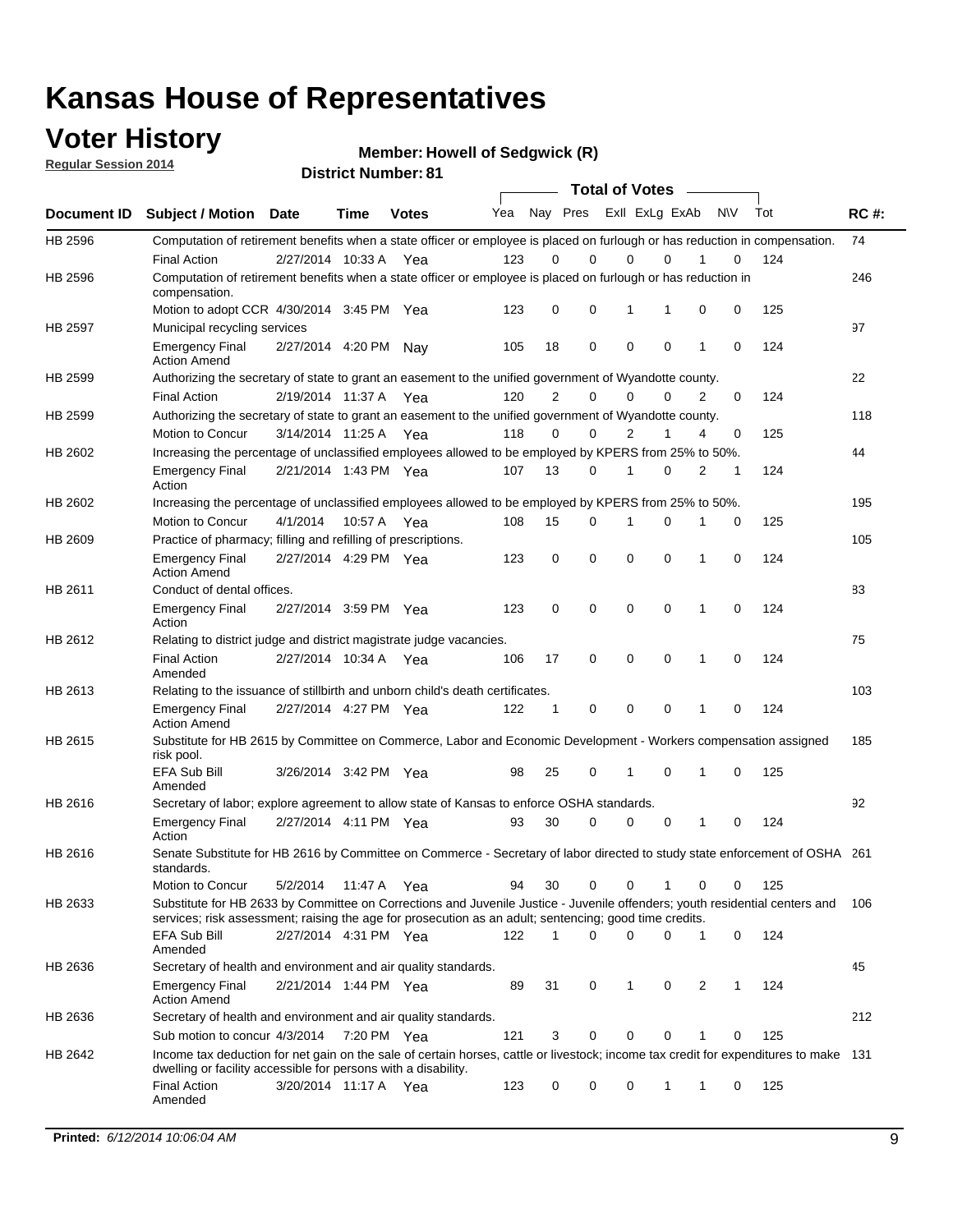#### **Voter History Regular Session 2014**

|  | <b>Member: Howell of Sedgwick (R)</b> |  |
|--|---------------------------------------|--|
|  |                                       |  |

|             | <b>District Number: 81</b><br><b>Total of Votes</b>                                                                                                                                                                                                                                                                                                                                                                                                           |                       |             |              |     |          |                         |              |                |             |                |           |     |             |
|-------------|---------------------------------------------------------------------------------------------------------------------------------------------------------------------------------------------------------------------------------------------------------------------------------------------------------------------------------------------------------------------------------------------------------------------------------------------------------------|-----------------------|-------------|--------------|-----|----------|-------------------------|--------------|----------------|-------------|----------------|-----------|-----|-------------|
|             |                                                                                                                                                                                                                                                                                                                                                                                                                                                               |                       |             |              |     |          |                         |              |                |             |                |           |     |             |
| Document ID | <b>Subject / Motion Date</b>                                                                                                                                                                                                                                                                                                                                                                                                                                  |                       | <b>Time</b> | <b>Votes</b> | Yea |          | Nay Pres ExII ExLg ExAb |              |                |             |                | <b>NV</b> | Tot | <b>RC#:</b> |
| HB 2643     | Property tax; classification of commercial and industrial machinery and equipment as personal property; reclassification of<br>property upon termination of IRB tax exemption; use of independent appraisers to appraiser certain                                                                                                                                                                                                                             |                       |             |              |     |          |                         |              |                |             |                |           |     | 164         |
|             | <b>Final Action</b><br>Amended                                                                                                                                                                                                                                                                                                                                                                                                                                | 3/26/2014 10:56 A Yea |             |              | 123 | $\Omega$ | $\Omega$                |              |                | $\Omega$    | 1              | 0         | 125 |             |
| HB 2643     | Property tax; classification of commercial and industrial machinery and equipment as personal property; reclassification of<br>property upon termination of IRB tax exemption; use of independent appraisers to appraiser certain complex property; motor<br>vehicles, members of military; mortgage registration tax phase out and replacement with fees; county clerk technology fund;<br>county treasurer technology fund.                                 |                       |             |              |     |          |                         |              |                |             |                |           |     | 274         |
|             | Motion to Concur                                                                                                                                                                                                                                                                                                                                                                                                                                              | 5/2/2014              |             | 5:12 PM Nay  | 16  | 108      | $\Omega$                |              | $\mathbf 0$    | 0           |                | 0         | 125 |             |
| HB 2643     | Property tax; classification of commercial and industrial machinery and equipment as personal property; reclassification of<br>property upon termination of IRB tax exemption; use of independent appraisers to appraiser certain complex property; motor<br>vehicles, members of military; mortgage registration tax phase out and replacement with fees; county clerk technology fund;<br>county treasurer technology fund.<br>Motion to adopt CCR 5/3/2014 |                       |             |              |     | 53       | 0                       | $\mathbf 0$  |                | $\Omega$    | 1              | 1         | 125 | 286         |
|             |                                                                                                                                                                                                                                                                                                                                                                                                                                                               |                       |             | 1:53 AM Nay  | 70  |          |                         |              |                |             |                |           |     |             |
| HB 2648     | Property tax exemption for levees.<br><b>Emergency Final</b><br><b>Action Amend</b>                                                                                                                                                                                                                                                                                                                                                                           | 2/27/2014 4:23 PM Nay |             |              | 100 | 23       | 0                       | $\mathbf 0$  |                | $\Omega$    | 1              | 0         | 124 | 100         |
| HB 2651     | County law library.                                                                                                                                                                                                                                                                                                                                                                                                                                           |                       |             |              |     |          |                         |              |                |             |                |           |     | 76          |
|             | <b>Final Action</b><br>Amended                                                                                                                                                                                                                                                                                                                                                                                                                                | 2/27/2014 10:38 A     |             | Yea          | 82  | 41       | 0                       | $\mathbf 0$  |                | $\mathbf 0$ | 1              | 0         | 124 |             |
| HB 2655     | Allowing veterans with PTSD to seek mental health treatment upon certain convictions.                                                                                                                                                                                                                                                                                                                                                                         |                       |             |              |     |          |                         |              |                |             |                |           |     | 77          |
|             | <b>Final Action</b><br>Amended                                                                                                                                                                                                                                                                                                                                                                                                                                | 2/27/2014 10:40 A     |             | Yea          | 123 | 0        | 0                       | 0            |                | 0           | 1              | 0         | 124 |             |
| HB 2655     | Senate Substitute for HB 2655 by Committee on Judiciary - Allowing veterans with PTSD to seek mental health treatment<br>upon certain convictions; also amending the crimes of interference with law enforcement and giving a false alarm.                                                                                                                                                                                                                    |                       |             |              |     |          |                         |              |                |             |                |           |     | 224         |
|             | Motion to Concur                                                                                                                                                                                                                                                                                                                                                                                                                                              | 4/4/2014              |             | 5:42 PM Yea  | 122 | 0        | $\Omega$                | 0            |                | 1           | $\overline{2}$ | 0         | 125 |             |
| HB 2656     | Authorizing the state of Kansas to pay the death gratuity benefit to the designated survivor of a Kansas service member during 48<br>a federal government shutdown and providing for reimbursement to the state                                                                                                                                                                                                                                               |                       |             |              |     |          |                         |              |                |             |                |           |     |             |
|             | <b>Final Action</b>                                                                                                                                                                                                                                                                                                                                                                                                                                           | 2/26/2014 11:27 A     |             | Yea          | 123 | 0        | 0                       |              | $\mathbf 0$    | 0           | 1              | 0         | 124 |             |
| HB 2661     | Substitute for HB 2661 by Committee on Energy and Environment - Siting of electric transmission lines; notice and hearing<br>requirements.                                                                                                                                                                                                                                                                                                                    |                       |             |              |     |          |                         |              |                |             |                |           |     | 181         |
|             | <b>EFA Sub Bill</b>                                                                                                                                                                                                                                                                                                                                                                                                                                           | 3/26/2014 3:37 PM Yea |             |              | 119 | 4        | 0                       | 1            |                | 0           | 1              | 0         | 125 |             |
| HB 2662     | Expungment of driving under the influence convictions.                                                                                                                                                                                                                                                                                                                                                                                                        |                       |             |              |     |          |                         |              |                |             |                |           |     | 116         |
|             | <b>Final Action</b><br>Amended                                                                                                                                                                                                                                                                                                                                                                                                                                | 3/14/2014 11:22 A     |             | Nav          | 87  | 31       | 0                       |              | $\overline{2}$ | 1           | 4              | 0         | 125 |             |
| HB 2668     | Health insurance for qualified professional associations.                                                                                                                                                                                                                                                                                                                                                                                                     |                       |             |              |     |          |                         |              |                |             |                |           |     | 34          |
|             | <b>Final Action</b><br>Amended                                                                                                                                                                                                                                                                                                                                                                                                                                | 2/21/2014 11:21 A Yea |             |              | 114 | 7        | 0                       | 1            |                | $\Omega$    | 2              | 0         | 124 |             |
| HB 2668     | Predetermination of health insurance benefits                                                                                                                                                                                                                                                                                                                                                                                                                 |                       |             |              |     |          |                         |              |                |             |                |           |     | 262         |
|             | Motion to Concur                                                                                                                                                                                                                                                                                                                                                                                                                                              | 5/2/2014              |             | 12:05 P Yea  | 97  | 27       | 0                       |              | 0              |             | 0              | 0         | 125 |             |
| HB 2669     | State civil service board; transferred from the department of administration to the office of administrative hearings.                                                                                                                                                                                                                                                                                                                                        |                       |             |              |     |          |                         |              |                |             |                |           |     | 87          |
|             | <b>Emergency Final</b><br>Action                                                                                                                                                                                                                                                                                                                                                                                                                              | 2/27/2014 4:05 PM Yea |             |              | 110 | 13       | 0                       |              | $\mathbf 0$    | 0           |                | 0         | 124 |             |
| HB 2673     | Kansas healing arts act; physician assistant licensure act.                                                                                                                                                                                                                                                                                                                                                                                                   |                       |             |              |     |          |                         |              |                |             |                |           |     | 91          |
|             | <b>Emergency Final</b><br><b>Action Amend</b>                                                                                                                                                                                                                                                                                                                                                                                                                 | 2/27/2014 4:10 PM Nay |             |              | 105 | 18       | 0                       |              | 0              | 0           | 1              | 0         | 124 |             |
| HB 2673     | Board of healing arts functions and duties, physician assistants licensure act and podiatry act.                                                                                                                                                                                                                                                                                                                                                              |                       |             |              |     |          |                         |              |                |             |                |           |     | 270         |
|             | Motion to adopt CCR 5/2/2014 3:39 PM Yea                                                                                                                                                                                                                                                                                                                                                                                                                      |                       |             |              | 111 | 11       | 0                       |              | 0              | -1          | 1              | 1         | 125 |             |
| HB 2675     | Relating to procurement negotiating committees; certified businesses.                                                                                                                                                                                                                                                                                                                                                                                         |                       |             |              |     |          |                         |              |                |             |                |           |     | 165         |
|             | <b>Final Action</b><br>Amended                                                                                                                                                                                                                                                                                                                                                                                                                                | 3/26/2014 10:57 A Yea |             |              | 123 | 0        | 0                       | $\mathbf{1}$ |                | 0           | 1              | 0         | 125 |             |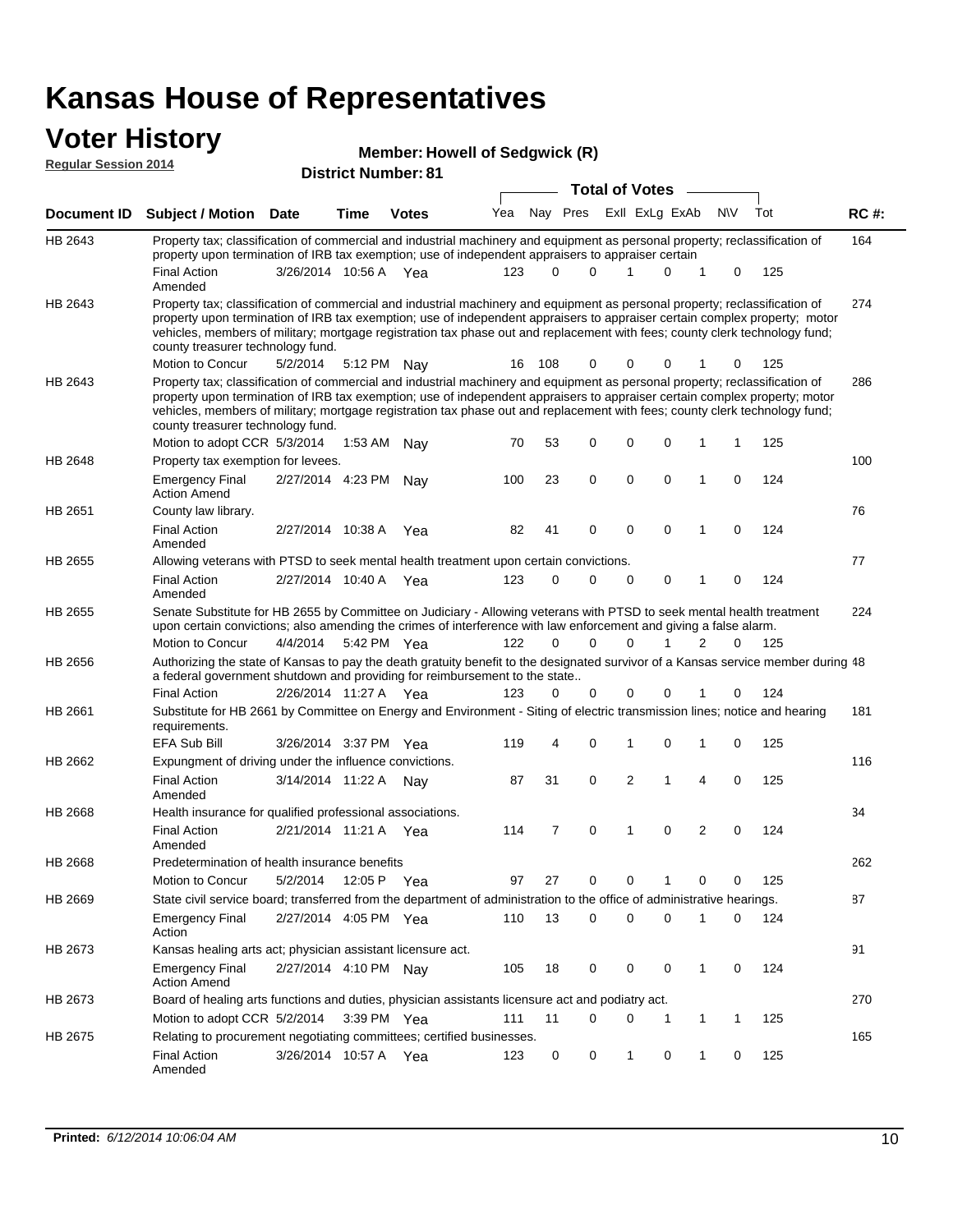### **Voter History**

**Regular Session 2014**

**Member: Howell of Sedgwick (R)** 

| noguidi ocoololi 4014 |                                                                                                                                                                                                                                                                                               |                       |             | <b>District Number: 81</b> |     |    |          |                         |              |   |              |     |             |
|-----------------------|-----------------------------------------------------------------------------------------------------------------------------------------------------------------------------------------------------------------------------------------------------------------------------------------------|-----------------------|-------------|----------------------------|-----|----|----------|-------------------------|--------------|---|--------------|-----|-------------|
|                       |                                                                                                                                                                                                                                                                                               |                       |             |                            |     |    |          | <b>Total of Votes</b>   |              |   |              |     |             |
| Document ID           | Subject / Motion Date                                                                                                                                                                                                                                                                         |                       | <b>Time</b> | <b>Votes</b>               | Yea |    |          | Nay Pres ExII ExLg ExAb |              |   | N\V          | Tot | <b>RC#:</b> |
| HB 2681               | Substitute for HB2681 by Committee on Veterans, Military, and Homeland Security--Abolishing the Kansas commission on<br>veterans affairs; creating the Kansas commission on veterans affairs office within the executive branch of government.<br>Final Action Sub Bill 3/20/2014 11:18 A Yea |                       |             |                            | 123 | 0  | $\Omega$ | $\Omega$                | 1            | 1 | $\Omega$     | 125 | 132         |
| HB 2681               | Substitute for HB2681 by Committee on Veterans, Military, and Homeland Security - Abolishing the Kansas commission on<br>veterans affairs; creating the Kansas commission on veterans affairs office within the executive branch of government.                                               |                       |             |                            |     |    |          |                         |              |   |              |     | 219         |
|                       | Motion to Concur                                                                                                                                                                                                                                                                              | 4/4/2014              | 11:41 A     | Yea                        | 122 | 0  | 0        | 1                       | 1            | 1 | 0            | 125 |             |
| HB 2684               | Allocating moneys from driver's license fees to the judicial branch nonjudicial salary adjustment fund.                                                                                                                                                                                       |                       |             |                            |     |    |          |                         |              |   |              |     | 78          |
|                       | <b>Final Action</b>                                                                                                                                                                                                                                                                           | 2/27/2014 10:41 A     |             | Nav                        | 93  | 30 | 0        | 0                       | 0            | 1 | $\mathbf 0$  | 124 |             |
| HB 2687               | Unclaimed property act and hearings.                                                                                                                                                                                                                                                          |                       |             |                            |     |    |          |                         |              |   |              |     | 59          |
|                       | <b>Final Action</b>                                                                                                                                                                                                                                                                           | 2/26/2014 11:44 A     |             | Yea                        | 119 | 4  | 0        | 0                       | $\mathbf 0$  | 1 | 0            | 124 |             |
| HB 2687               | Unclaimed property act and hearings.                                                                                                                                                                                                                                                          |                       |             |                            |     |    |          |                         |              |   |              |     | 251         |
|                       | Motion to Concur                                                                                                                                                                                                                                                                              | 5/1/2014              |             | 1:56 PM Yea                | 125 | 0  | 0        | 0                       | 0            | 0 | 0            | 125 |             |
| HB 2689               | Amending which convictions are counted for driving while license canceled, suspended or revoked.                                                                                                                                                                                              |                       |             |                            |     |    |          |                         |              |   |              |     | 231         |
|                       | <b>Final Action</b><br>Amended                                                                                                                                                                                                                                                                | 4/5/2014              | 10:23 A     | Yea                        | 121 | 0  | 0        | 0                       | 0            | 4 | 0            | 125 |             |
| HB 2693               | Providing for testing by community colleges for commercial driver's licenses and allowing temporary commercial driver's<br>license holders the ability to drive class A commercial vehicles.                                                                                                  |                       |             |                            |     |    |          |                         |              |   |              |     | 104         |
|                       | <b>Emergency Final</b><br><b>Action Amend</b>                                                                                                                                                                                                                                                 | 2/27/2014 4:28 PM Yea |             |                            | 123 | 0  | $\Omega$ | 0                       | 0            | 1 | 0            | 124 |             |
| HB 2693               | Senate Substitute for HB 2693 by Committee on Transportation - Providing for testing by community colleges for commercial 255<br>driver's licenses; entities serving as driver's licenses examiners.<br>Motion to adopt CCR 5/1/2014 4:42 PM Yea                                              |                       |             |                            | 125 | 0  | 0        | 0                       | 0            | 0 | 0            | 125 |             |
| HB 2715               | Farm machinery and equipment annual highway permits, commercial drivers' license.                                                                                                                                                                                                             |                       |             |                            |     |    |          |                         |              |   |              |     | 98          |
|                       | <b>Emergency Final</b><br><b>Action Amend</b>                                                                                                                                                                                                                                                 | 2/27/2014 4:21 PM Yea |             |                            | 123 | 0  | 0        | 0                       | 0            | 1 | 0            | 124 |             |
| HB 2717               | Registration of operators of assisted living, residential health care, home plus or adult day care facilities.                                                                                                                                                                                |                       |             |                            |     |    |          |                         |              |   |              |     | 175         |
|                       | <b>Emergency Final</b><br><b>Action Amend</b>                                                                                                                                                                                                                                                 | 3/26/2014 3:29 PM Nay |             |                            | 114 | 9  | 0        | 1                       | 0            | 1 | 0            | 125 |             |
| HB 2721               | Substitute for Substitute for HB 2721 by Committee on Commerce, Labor and Economic Development †Enacting the<br>business entity standard treatment act.                                                                                                                                       |                       |             |                            |     |    |          |                         |              |   |              |     | 117         |
|                       | Final Action Sub Bill 3/14/2014 11:23 A Yea                                                                                                                                                                                                                                                   |                       |             |                            | 118 | 0  | 0        | 2                       |              |   | 0            | 125 |             |
| HB 2721               | Substitute for Substitute for HB 2721 by Committee on Commerce, Labor and Economic Development - Enacting the business 273<br>entity standard treatment act.                                                                                                                                  |                       |             |                            |     |    |          |                         |              |   |              |     |             |
|                       | Motion to Concur                                                                                                                                                                                                                                                                              | 5/2/2014              |             | 3:59 PM Yea                | 122 | 0  | 0        | 0                       | 1            | 1 | 1            | 125 |             |
| HB 2724               | Uniform commercial driver's license act; definition of tank vehicle.<br><b>Emergency Final</b>                                                                                                                                                                                                | 2/27/2014 4:22 PM Yea |             |                            | 122 | 1  | 0        | 0                       | 0            | 1 | 0            | 124 | 99          |
|                       | Action                                                                                                                                                                                                                                                                                        |                       |             |                            |     |    |          |                         |              |   |              |     |             |
| HB 2727               | Expiration of license plates and placards for individuals with disability.<br><b>Emergency Final</b><br>Action                                                                                                                                                                                | 2/27/2014 4:06 PM Yea |             |                            | 123 | 0  | 0        | 0                       | 0            | 1 | 0            | 124 | 88          |
| HB 2728               | Permits for the operation of salvage vehicles no longer required to be prepared in triplicate.                                                                                                                                                                                                |                       |             |                            |     |    |          |                         |              |   |              |     | 89          |
|                       | <b>Emergency Final</b><br>Action                                                                                                                                                                                                                                                              | 2/27/2014 4:07 PM Yea |             |                            | 122 | 1  | 0        | 0                       | 0            | 1 | 0            | 124 |             |
| HB 2728               | Permits for the operation of salvage vehicles no longer required to be prepared in triplicate.                                                                                                                                                                                                |                       |             |                            |     |    |          |                         |              |   |              |     | 192         |
|                       | Motion to Concur                                                                                                                                                                                                                                                                              | 3/31/2014 11:43 A Yea |             |                            | 122 | 0  | 0        | 1                       | 0            | 2 | 0            | 125 |             |
| HB 2732               | Sales tax authority for Rooks county for constructing or remodeling a jail facility.                                                                                                                                                                                                          |                       |             |                            |     |    |          |                         |              |   |              |     | 232         |
|                       | <b>Final Action</b>                                                                                                                                                                                                                                                                           | 4/5/2014              |             | 10:24 A Yea                | 121 | 0  | 0        | 0                       | 0            | 4 | 0            | 125 |             |
| HB 2744               | Insurance; coverage for autism spectrum disorder.                                                                                                                                                                                                                                             |                       |             |                            |     |    |          |                         |              |   |              |     | 137         |
|                       | <b>Final Action</b><br>Amended                                                                                                                                                                                                                                                                | 3/21/2014 10:14 A Yea |             |                            | 114 | 3  | 0        | 0                       | $\mathbf{1}$ | 6 | $\mathbf{1}$ | 125 |             |
| HB 2745               | Tax lien on property voluntarily transferred.                                                                                                                                                                                                                                                 |                       |             |                            |     |    |          |                         |              |   |              |     | 166         |
|                       | <b>Final Action</b>                                                                                                                                                                                                                                                                           | 3/26/2014 10:58 A     |             | Yea                        | 123 | 0  | 0        | 1                       | 0            | 1 | 0            | 125 |             |
|                       | Printed: 6/12/2014 10:06:04 AM                                                                                                                                                                                                                                                                |                       |             |                            |     |    |          |                         |              |   |              |     | 11          |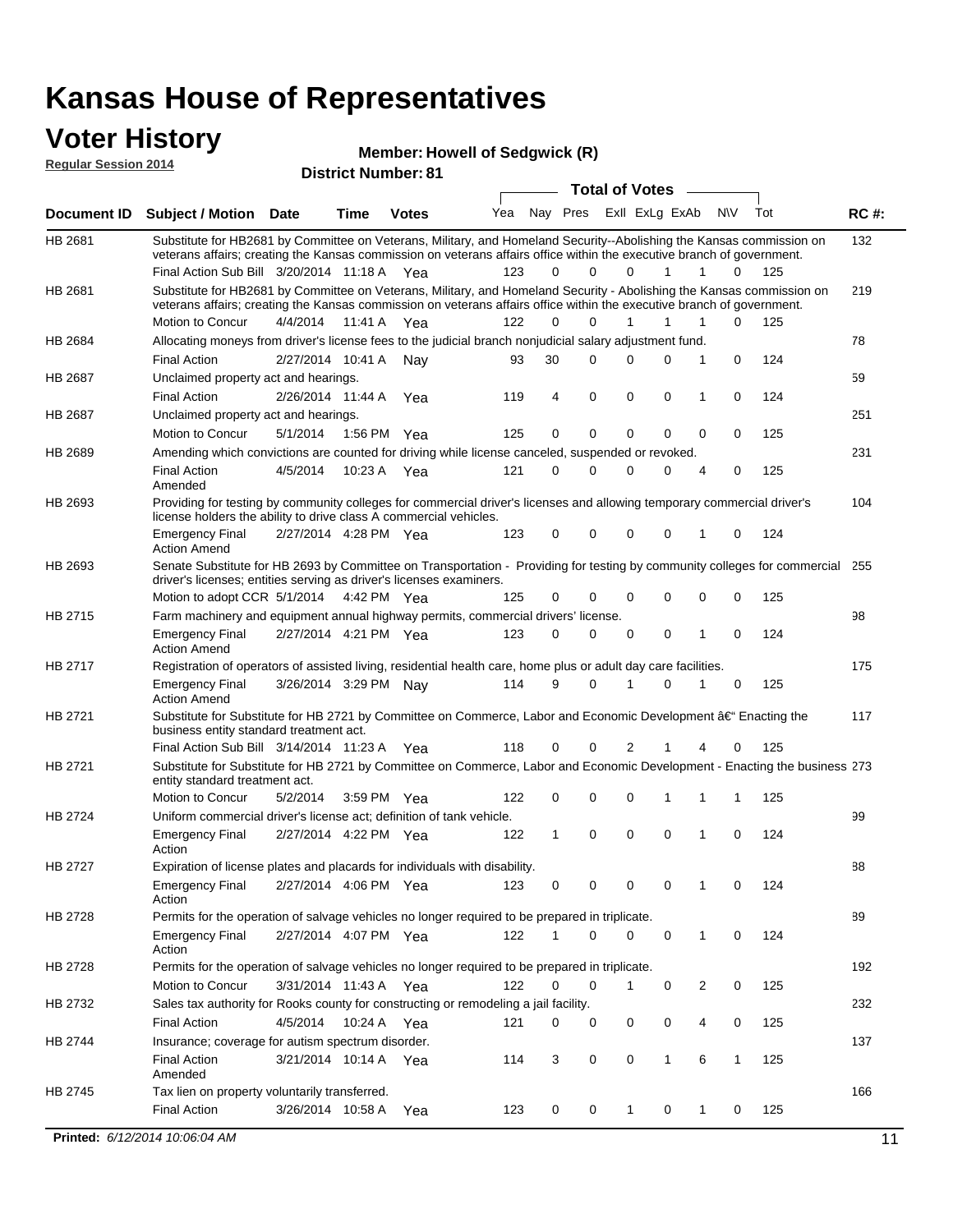### **Voter History**

**Regular Session 2014**

#### **Member: Howell of Sedgwick (R)**

|                 |                                                                                                                                                                                                                                                      | <b>Total of Votes</b> |             |              |     |             |          |   |                |           |             |       |             |
|-----------------|------------------------------------------------------------------------------------------------------------------------------------------------------------------------------------------------------------------------------------------------------|-----------------------|-------------|--------------|-----|-------------|----------|---|----------------|-----------|-------------|-------|-------------|
|                 | Document ID Subject / Motion Date                                                                                                                                                                                                                    |                       | Time        | <b>Votes</b> | Yea | Nav Pres    |          |   | Exll ExLg ExAb | <b>NV</b> |             | Tot   | <b>RC#:</b> |
| HB 2755         | Repealing the sunset on the Kansas taxpayer transparency act.                                                                                                                                                                                        |                       |             |              |     |             |          |   |                |           |             |       | 140         |
|                 | <b>Final Action</b>                                                                                                                                                                                                                                  | 3/24/2014 10:13 A     |             | Yea          | 122 | 0           | 0        | 0 | 0              | 3         | 0           | 125   |             |
| <b>HB 2767</b>  | State child death review board.                                                                                                                                                                                                                      |                       |             |              |     |             |          |   |                |           |             |       | 167         |
|                 | <b>Final Action</b><br>Amended                                                                                                                                                                                                                       | 3/26/2014 10:59 A     |             | Yea          | 123 | 0           | 0        | 1 | 0              | 1         | 0           | 125   |             |
| <b>HCR 5029</b> | Urging the Kansas bureau of investigation to establish a blue alert system for the state of Kansas.                                                                                                                                                  |                       |             |              |     |             |          |   |                |           |             |       | 95          |
|                 | <b>Emergency Final</b><br><b>Action Amend</b>                                                                                                                                                                                                        | 2/27/2014 4:15 PM Yea |             |              | 121 | 2           | 0        | 0 | 0              | 1         | 0           | 124   |             |
| <b>HCR 5031</b> | Urging Congress to provide for the prompt payment of disability compensation to U.S. Veterans.                                                                                                                                                       |                       |             |              |     |             |          |   |                |           |             |       | 125         |
|                 | <b>Final Action</b>                                                                                                                                                                                                                                  | 3/19/2014 11:21 A Yea |             |              | 122 | $\Omega$    | $\Omega$ | 0 | 1              | 2         | 0           | 125   |             |
| HR 6049         | Resolution encouraging the creation of a Kansas plan for comprehensive treatment of chronic obstruction pulmonary<br>disease.                                                                                                                        |                       |             |              |     |             |          |   |                |           |             |       | 109         |
|                 | <b>Emergency Final</b><br><b>Action Amend</b>                                                                                                                                                                                                        | 3/6/2014              | 11:24 A     | Yea          | 120 | 0           | 0        | 2 | 1              | 2         | $\mathbf 0$ | 125   |             |
| HR 6063         | Urging the President to extend the qualifications for the Women's Army Corps Service Medal.                                                                                                                                                          |                       |             |              |     |             |          |   |                |           |             |       | 143         |
|                 | <b>Final Action</b>                                                                                                                                                                                                                                  | 3/25/2014 10:11 A Yea |             |              | 123 | $\Omega$    | 0        | 1 | $\Omega$       | 1         | 0           | 125   |             |
| SB 40           | House Substitute for SB 40 by Committee on Corrections and Juvenile Justice †Secretary of corrections; including juvenile<br>offenders in the prison made goods act; authorizing use of correctional industries funds for payment of                 |                       |             |              |     |             |          |   |                |           |             |       | 123         |
|                 | Final Action Sub Bill 3/17/2014 11:23 A Yea                                                                                                                                                                                                          |                       |             |              | 123 | $\Omega$    | 0        | 0 | 0              | 2         | 0           | 125   |             |
| SB 54           | Medical assistance recovery program; rules and regulations.                                                                                                                                                                                          |                       |             |              |     |             |          |   |                |           |             |       | 174         |
|                 | <b>Emergency Final</b><br><b>Action Amend</b>                                                                                                                                                                                                        | 3/26/2014 3:28 PM Nay |             |              | 95  | 28          | 0        | 1 | 0              | 1         | 0           | 125   |             |
| SB 54           | Amendments to statutes regulating abortions.                                                                                                                                                                                                         |                       |             |              |     |             |          |   |                |           |             |       | 214         |
|                 | Motion to Adopt CCR 4/4/2014 9:59 AM Yea                                                                                                                                                                                                             |                       |             |              | 112 | 11          | 0        |   | 0              | 1         | 0           | 125   |             |
| SB 63           | State use law; purchases by municipalities; committee sunset date and chairperson selection.                                                                                                                                                         |                       |             |              |     |             |          |   |                |           |             |       | 280         |
|                 | Motion to adopt CCR 5/2/2014                                                                                                                                                                                                                         |                       | 8:52 PM Yea |              | 124 | $\mathbf 0$ | 0        | 0 | 0              | 1         | 0           | 125   |             |
| SB 99           | Lobbyists defined.                                                                                                                                                                                                                                   |                       |             |              |     |             |          |   |                |           |             |       | 184         |
|                 | <b>Emergency Final</b><br>Action                                                                                                                                                                                                                     | 3/26/2014 3:41 PM Yea |             |              | 117 | 6           | 0        | 1 | 0              | 1         | $\mathbf 0$ | 125   |             |
| SB 147          | House Substitute for SB 147 by Committee on Agriculture and Natural Resources †Amending the powers and duties of the 133<br>Kansas department of agriculture division of conservation and the state conservation commission.                         |                       |             |              |     |             |          |   |                |           |             |       |             |
|                 | Final Action Sub Bill 3/20/2014 11:19 A Yea<br>Amended                                                                                                                                                                                               |                       |             |              | 123 | 0           | 0        | 0 | 1              | 1         | 0           | 125   |             |
| <b>SB 218</b>   | House Substitute for SB 218 by Committee on Appropriations-Education; relating to the financing and instruction thereof;<br>making and concerning appropriations for the fiscal years ending June 30, 2014, and June 30, 2015, for certain agencies. |                       |             |              |     |             |          |   |                |           |             |       | 226         |
|                 | Final Action Sub Bill 4/4/2014 6:17 PM Nay<br>Amended                                                                                                                                                                                                |                       |             |              | 91  | 31          | $\Omega$ | 0 | 1              | 2         | $\Omega$    | 125   |             |
| <b>SB 218</b>   | House Substitute for SB 218 by Committee on Appropriations-Education; relating to the financing and instruction thereof;                                                                                                                             |                       |             |              |     |             |          |   |                |           |             |       | 237         |
|                 | making and concerning appropriations for the fiscal years ending June 30, 2014, and June 30, 2015, for certain agencies.<br>Sub Motion to Adopt 4/6/2014 12:51 A Yea<br>CCR                                                                          |                       |             |              | 55  | 67          | 0        | 0 | 0              | 3         | 0           | - 125 |             |
| SB 231          | House Substitute for SB 231 †Concerning valuation and appeals; renaming the state court of tax appeals; timing of<br>decisions.                                                                                                                      |                       |             |              |     |             |          |   |                |           |             |       | 134         |
|                 | Final Action Sub Bill 3/20/2014 11:21 A Yea<br>Amended                                                                                                                                                                                               |                       |             |              | 123 | 0           | 0        | 0 | 1              | 1         | 0           | 125   |             |
| SB 231          | House Substitute for SB 231 - Concerning valuation and appeals; renaming the state court of tax appeals; timing of<br>decisions                                                                                                                      |                       |             |              |     |             |          |   |                |           |             |       | 281         |
|                 | Motion to Adopt CCR 5/2/2014 8:56 PM Yea                                                                                                                                                                                                             |                       |             |              | 124 | 0           | 0        | 0 | 0              | 1         | 0           | 125   |             |
| SB 245          | House Substitute for SB 245 by Committee on Appropriations - Appropriations for FY 2014, FY 2015, and FY 2016 for the<br>department of corrections; capital improvement projects.                                                                    |                       |             |              |     |             |          |   |                |           |             |       | 13          |
|                 | Final Action Sub Bill 2/13/2014 11:34 A Yea<br>Amended                                                                                                                                                                                               |                       |             |              | 79  | 41          | 0        | 3 | 0              | 1         | 0           | 124   |             |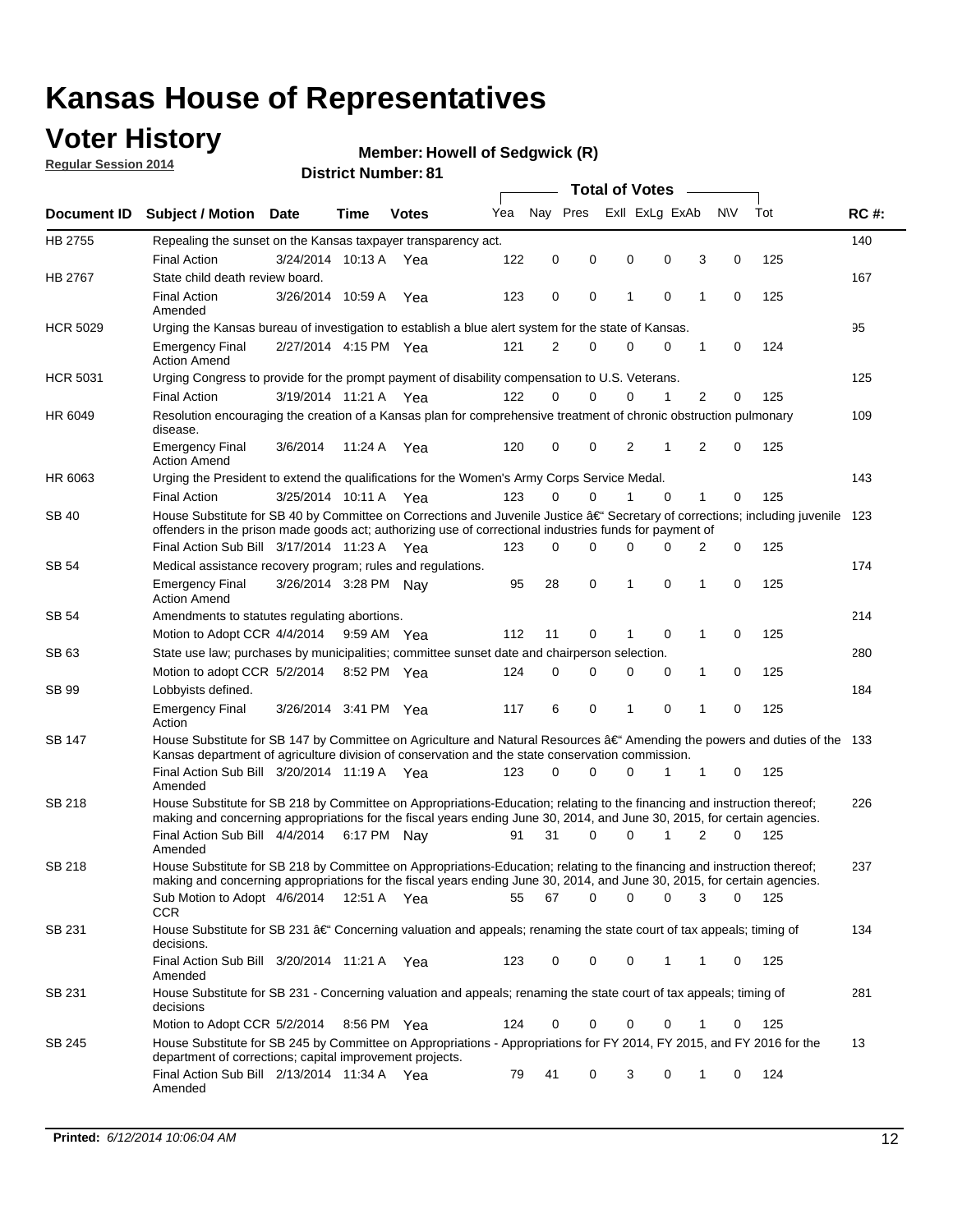#### **Voter History**

#### **Member: Howell of Sedgwick (R)**

**Regular Session 2014**

|               |                                                                                                                                                                                                                                                                                                                                                                                                                                                                                                                                                                                                                                                                                                                                                                               |                       |      |              |     |          |          |          | <b>Total of Votes</b> |                |              |             |     |             |
|---------------|-------------------------------------------------------------------------------------------------------------------------------------------------------------------------------------------------------------------------------------------------------------------------------------------------------------------------------------------------------------------------------------------------------------------------------------------------------------------------------------------------------------------------------------------------------------------------------------------------------------------------------------------------------------------------------------------------------------------------------------------------------------------------------|-----------------------|------|--------------|-----|----------|----------|----------|-----------------------|----------------|--------------|-------------|-----|-------------|
| Document ID   | <b>Subject / Motion Date</b>                                                                                                                                                                                                                                                                                                                                                                                                                                                                                                                                                                                                                                                                                                                                                  |                       | Time | <b>Votes</b> | Yea | Nay Pres |          |          |                       | Exll ExLg ExAb |              | <b>NV</b>   | Tot | <b>RC#:</b> |
| SB 245        | House Substitute for SB 245 by Committee on Appropriations - Education funding; relating to mineral production; creating the<br>mineral production education fund, crediting 20% of remainder from oil and gas tax into such fund, moneys expended on<br>education; abolishing the oil and gas valuation depletion trust fund; allowing the counties to retain funds already in such<br>county's oil and gas valuation depletion trust fund; concerning school financing sources; proceeds from the tax levied by a<br>school district under authority of K.S.A. 2013 Supp. 72-6431, remitted to the state treasury to the credit of the state school<br>district finance fund not to the district's general fund; making and concerning appropriations for fiscal year 2017. |                       |      |              |     |          |          | $\Omega$ | $\Omega$              | 0              |              |             |     | 258         |
| <b>SB 248</b> | Motion to adopt CCR 5/1/2014                                                                                                                                                                                                                                                                                                                                                                                                                                                                                                                                                                                                                                                                                                                                                  |                       |      | 5:06 PM Yea  | 88  | 37       |          |          |                       |                | $\Omega$     | 0           | 125 | 119         |
|               | Victim notification prior to release of certain inmates.<br><b>Final Action</b>                                                                                                                                                                                                                                                                                                                                                                                                                                                                                                                                                                                                                                                                                               | 3/17/2014 11:18 A     |      | Yea          | 122 | 0        | 0        |          | 0                     | $\mathbf 0$    | 2            | 1           | 125 |             |
| SB 254        | Medical assistance recovery program; rules and regulations.                                                                                                                                                                                                                                                                                                                                                                                                                                                                                                                                                                                                                                                                                                                   |                       |      |              |     |          |          |          |                       |                |              |             |     | 179         |
|               | Emergency Final<br>Action                                                                                                                                                                                                                                                                                                                                                                                                                                                                                                                                                                                                                                                                                                                                                     | 3/26/2014 3:34 PM Yea |      |              | 123 | 0        |          | 0        | 1                     | $\mathbf 0$    | 1            | 0           | 125 |             |
| SB 256        | Attorney general; costs in criminal appeals.                                                                                                                                                                                                                                                                                                                                                                                                                                                                                                                                                                                                                                                                                                                                  |                       |      |              |     |          |          |          |                       |                |              |             |     | 147         |
|               | <b>Final Action</b><br>Amended                                                                                                                                                                                                                                                                                                                                                                                                                                                                                                                                                                                                                                                                                                                                                | 3/25/2014 10:16 A     |      | Nay          | 119 | 4        | $\Omega$ |          | 1                     | $\mathbf 0$    |              | $\mathbf 0$ | 125 |             |
| SB 256        | Amending the crime of mistreatment of a dependent adult; creating the crime of mistreatment of an elder person; amending<br>the crime of unlawful sexual relations; amending provisions relating to appearance bonds and surety regulation; amending<br>violations of the Kansas racketeer influenced and corrupt organization act; also concerning the attorney general, costs in<br>criminal appeals.                                                                                                                                                                                                                                                                                                                                                                       |                       |      |              |     |          |          |          |                       |                |              |             |     | 236         |
|               | Motion to Adopt CCR 4/5/2014                                                                                                                                                                                                                                                                                                                                                                                                                                                                                                                                                                                                                                                                                                                                                  |                       |      | 6:52 PM Yea  | 118 | 4        | $\Omega$ |          | 0                     | 0              | 3            | 0           | 125 |             |
| SB 258        | Amending the juvenile statute of limitations to match adult time limitations for sex crimes.                                                                                                                                                                                                                                                                                                                                                                                                                                                                                                                                                                                                                                                                                  |                       |      |              |     |          |          |          |                       |                |              |             |     | 135         |
|               | <b>Final Action</b><br>Amended                                                                                                                                                                                                                                                                                                                                                                                                                                                                                                                                                                                                                                                                                                                                                | 3/20/2014 11:21 A Yea |      |              | 123 | 0        |          | $\Omega$ | 0                     | 1              | $\mathbf{1}$ | 0           | 125 |             |
| <b>SB 258</b> | Relating to issuance of certificates of birth resulting in stillbirth.                                                                                                                                                                                                                                                                                                                                                                                                                                                                                                                                                                                                                                                                                                        |                       |      |              |     |          |          |          |                       |                |              |             |     | 259         |
|               | Motion to Adopt CCR 5/1/2014                                                                                                                                                                                                                                                                                                                                                                                                                                                                                                                                                                                                                                                                                                                                                  |                       |      | 5:12 PM Yea  | 121 | 4        |          | 0        | 0                     | $\mathbf 0$    | 0            | 0           | 125 |             |
| SB 263        | Establishing the military funeral honors fund under the adjutant general's office.<br><b>Final Action</b>                                                                                                                                                                                                                                                                                                                                                                                                                                                                                                                                                                                                                                                                     | 3/25/2014 10:17 A Yea |      |              | 123 | 0        |          | 0        | 1                     | $\mathbf 0$    | 1            | 0           | 125 | 148         |
|               | Amended                                                                                                                                                                                                                                                                                                                                                                                                                                                                                                                                                                                                                                                                                                                                                                       |                       |      |              |     |          |          |          |                       |                |              |             |     |             |
| SB 263        | Veterans and military matters; military honors fund; death gratuity; disabled veterans preference, state jobs and contracts;<br>schools on military reservations, funding.<br>Motion to adopt CCR 5/1/2014 4:47 PM Yea                                                                                                                                                                                                                                                                                                                                                                                                                                                                                                                                                        |                       |      |              | 124 | 0        | 0        |          | 0                     | $\mathbf 0$    | 0            | 1           | 125 | 256         |
| SB 265        | Income definition for Homestead Refund eligibility.                                                                                                                                                                                                                                                                                                                                                                                                                                                                                                                                                                                                                                                                                                                           |                       |      |              |     |          |          |          |                       |                |              |             |     | 113         |
|               | <b>Final Action</b>                                                                                                                                                                                                                                                                                                                                                                                                                                                                                                                                                                                                                                                                                                                                                           | 3/13/2014 11:23 A Yea |      |              | 121 | 0        | 0        |          | 1                     | 1              | 2            | $\mathbf 0$ | 125 |             |
|               | Amended                                                                                                                                                                                                                                                                                                                                                                                                                                                                                                                                                                                                                                                                                                                                                                       |                       |      |              |     |          |          |          |                       |                |              |             |     |             |
| SB 265        | Definition of income for homestead refund and SAFESR eligibility; income tax credits for adoption expenses and expenses to<br>make dwelling or facility accessible to persons with a disability; income tax deductions, self-employment taxes, expenses<br>related to organ donations, net gain on the sale of certain livestock; withholding, non-resident pass-through entity income;<br>Kansas taxpayer transparency act, sunset; sales tax exemptions.                                                                                                                                                                                                                                                                                                                    |                       |      |              |     |          |          |          |                       |                |              |             |     | 227         |
|               | Motion to Adopt CCR 4/4/2014 6:29 PM Yea                                                                                                                                                                                                                                                                                                                                                                                                                                                                                                                                                                                                                                                                                                                                      |                       |      |              | 122 | 0        | 0        |          | 0                     |                | 2            | 0           | 125 |             |
| SB 266        | Mineral severance tax return file date.                                                                                                                                                                                                                                                                                                                                                                                                                                                                                                                                                                                                                                                                                                                                       |                       |      |              |     |          |          |          |                       |                |              |             |     | 114         |
|               | <b>Final Action</b><br>Amended                                                                                                                                                                                                                                                                                                                                                                                                                                                                                                                                                                                                                                                                                                                                                | 3/13/2014 11:24 A     |      | Yea          | 121 | 0        |          | 0        | 1                     | 1              | 2            | 0           | 125 |             |
| SB 266        | Severance tax return and payment dates; sales tax authority for Rooks county; property tax exemptions for certain donations<br>of land to the state and for amateur-built aircraft; sales tax exemptions for surface mining equipment and certain charitable<br>organizations.                                                                                                                                                                                                                                                                                                                                                                                                                                                                                                |                       |      |              |     |          |          |          |                       |                |              |             |     | 266         |
|               | Motion to Adopt CCR 5/2/2014                                                                                                                                                                                                                                                                                                                                                                                                                                                                                                                                                                                                                                                                                                                                                  |                       |      | 3:19 PM Yea  | 122 | 1        |          | 0        | 0                     | 1              | 1            | 0           | 125 |             |
| SB 267        | Insurance; excluding real estate from acceptable security deposits with the commissioner and requiring original handwritten<br>signatures on deposit forms.                                                                                                                                                                                                                                                                                                                                                                                                                                                                                                                                                                                                                   |                       |      |              |     |          |          |          |                       |                |              |             |     | 144         |
|               | <b>Final Action</b>                                                                                                                                                                                                                                                                                                                                                                                                                                                                                                                                                                                                                                                                                                                                                           | 3/25/2014 10:12 A Yea |      |              | 123 | 0        | 0        |          | 1                     | 0              | 1            | 0           | 125 |             |
| SB 268        | Insurance; Risk-based capital requirements.                                                                                                                                                                                                                                                                                                                                                                                                                                                                                                                                                                                                                                                                                                                                   |                       |      |              |     |          |          |          |                       |                |              |             |     | 145         |
|               | <b>Final Action</b>                                                                                                                                                                                                                                                                                                                                                                                                                                                                                                                                                                                                                                                                                                                                                           | 3/25/2014 10:13 A     |      | Yea          | 123 | 0        |          | 0        | 1                     | 0              | 1            | 0           | 125 |             |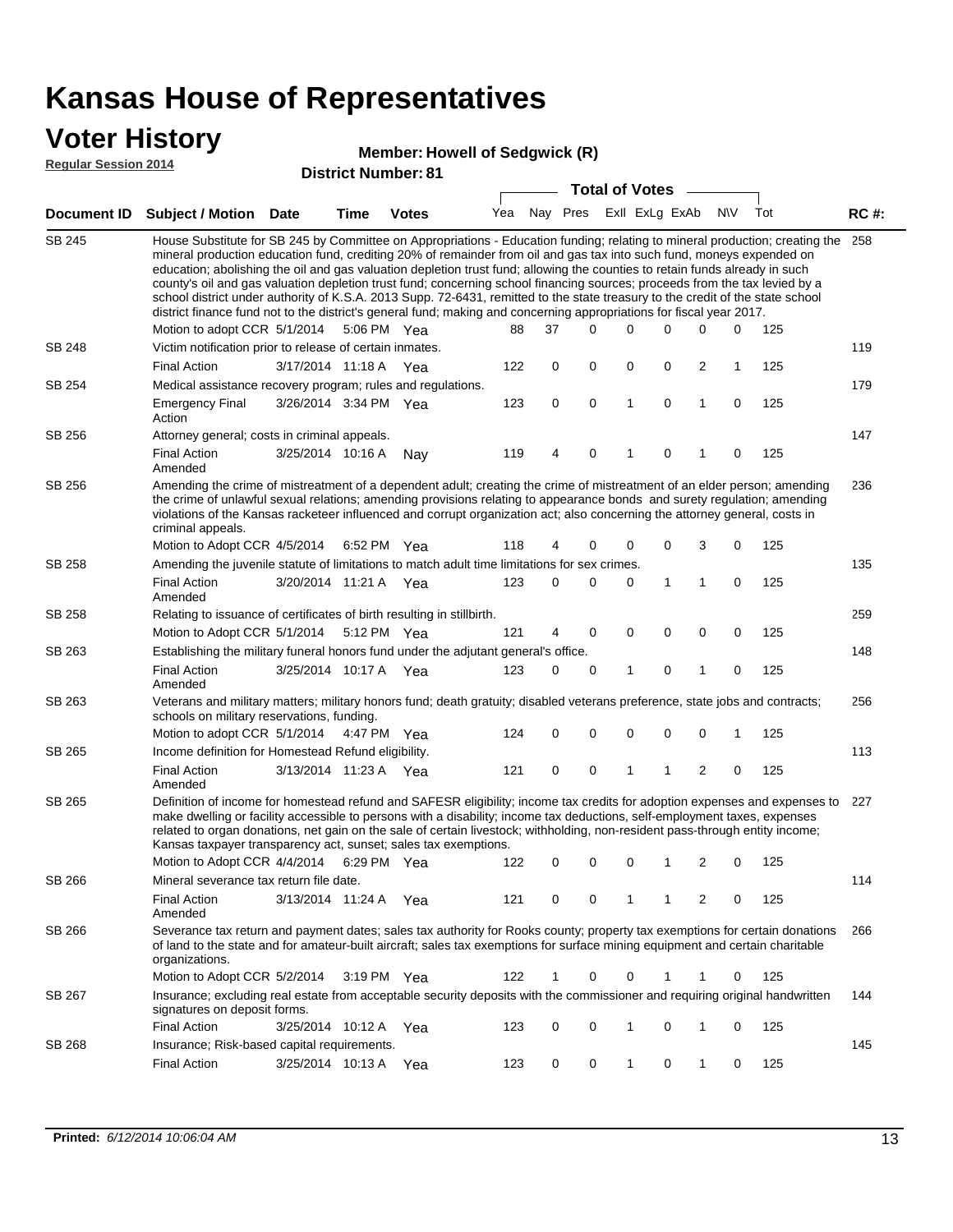### **Voter History**

**Regular Session 2014**

#### **Member: Howell of Sedgwick (R)**

|               |                                                                                                                                                                                    | <b>Total of Votes</b> |      |              |     |              |             |              |  |                |   |             |     |             |
|---------------|------------------------------------------------------------------------------------------------------------------------------------------------------------------------------------|-----------------------|------|--------------|-----|--------------|-------------|--------------|--|----------------|---|-------------|-----|-------------|
| Document ID   | <b>Subject / Motion Date</b>                                                                                                                                                       |                       | Time | <b>Votes</b> | Yea |              | Nay Pres    |              |  | Exll ExLg ExAb |   | N\V         | Tot | <b>RC#:</b> |
| SB 271        | Amending the Kansas medicaid fraud control act.                                                                                                                                    |                       |      |              |     |              |             |              |  |                |   |             |     | 176         |
|               | <b>Emergency Final</b><br><b>Action Amend</b>                                                                                                                                      | 3/26/2014 3:30 PM Yea |      |              | 123 | 0            | 0           | -1           |  | 0              | 1 | 0           | 125 |             |
| SB 271        | Amending the Kansas medicaid fraud control act.                                                                                                                                    |                       |      |              |     |              |             |              |  |                |   |             |     | 228         |
|               | Motion to Adopt CCR 4/4/2014 6:33 PM Yea                                                                                                                                           |                       |      |              | 122 | 0            | 0           | 0            |  | 1              | 2 | 0           | 125 |             |
| SB 272        | Eliminating the 3% limit on controlled shooting area acreage in a county.                                                                                                          |                       |      |              |     |              |             |              |  |                |   |             |     | 149         |
|               | <b>Final Action</b>                                                                                                                                                                | 3/25/2014 10:19 A Yea |      |              | 123 | 0            | 0           | 1            |  | 0              | 1 | 0           | 125 |             |
| SB 273        | House Substitute for SB 273 by Committee on Transportation †Commercial vehicles; regulation and registration thereof.                                                              |                       |      |              |     |              |             |              |  |                |   |             |     | 168         |
|               | Final Action Sub Bill 3/26/2014 11:00 A Yea<br>Amended                                                                                                                             |                       |      |              | 122 | 1            | 0           | 1            |  | 0              | 1 | 0           | 125 |             |
| SB 273        | Regulation of commercial motor vehicles; exemption from rules and regulations of the Kansas corporation commission.                                                                |                       |      |              |     |              |             |              |  |                |   |             |     | 265         |
|               | Motion to Adopt CCR 5/2/2014 3:10 PM Yea                                                                                                                                           |                       |      |              | 101 | 22           | 0           | 0            |  | 1              | 1 | 0           | 125 |             |
| SB 274        | Political action committees, legislative leadership.                                                                                                                               |                       |      |              |     |              |             |              |  |                |   |             |     | 169         |
|               | <b>Final Action</b><br>Amended                                                                                                                                                     | 3/26/2014 11:01 A Yea |      |              | 108 | 15           | 0           | $\mathbf{1}$ |  | $\mathbf 0$    | 1 | 0           | 125 |             |
| <b>SB 278</b> | Establishing the state board of veterinary examiners within the animal health division of the Kansas department of agriculture<br>for a two-year period.                           |                       |      |              |     |              |             |              |  |                |   |             |     | 127         |
|               | <b>Final Action</b>                                                                                                                                                                | 3/19/2014 11:24 A     |      | Yea          | 122 | 0            | 0           | 0            |  | 1              | 2 | 0           | 125 |             |
| SB 284        | Amending the Kansas 911 act.                                                                                                                                                       |                       |      |              |     |              |             |              |  |                |   |             |     | 124         |
|               | <b>Final Action</b>                                                                                                                                                                | 3/17/2014 11:24 A     |      | Yea          | 121 | 2            | $\mathbf 0$ | $\mathbf 0$  |  | $\mathbf 0$    | 2 | 0           | 125 |             |
| SB 285        | Optometrists; prohibition against limiting payment for covered services to insurance plan amounts.                                                                                 |                       |      |              |     |              |             |              |  |                |   |             |     | 150         |
|               | <b>Final Action</b><br>Amended                                                                                                                                                     | 3/25/2014 10:20 A Yea |      |              | 123 | 0            | 0           | $\mathbf{1}$ |  | 0              | 1 | $\mathbf 0$ | 125 |             |
| SB 286        | Extending sunset date on certain agriculture fees from July 1, 2015, to July 1, 2019.                                                                                              |                       |      |              |     |              |             |              |  |                |   |             |     | 151         |
|               | <b>Final Action</b><br>Amended                                                                                                                                                     | 3/25/2014 10:23 A     |      | Nay          | 76  | 47           | 0           | -1           |  | 0              | 1 | 0           | 125 |             |
| SB 286        | Agriculture; extending sunset date on certain agriculture fees from July 1, 2015, to July 1, 2018; national day of the cowboy;<br>establishing the local food and farm task force. |                       |      |              |     |              |             |              |  |                |   |             |     | 264         |
|               | Motion to adopt CCR 5/2/2014 3:04 PM Nav                                                                                                                                           |                       |      |              | 102 | 21           | 0           | 0            |  | 1              | 1 | 0           | 125 |             |
| <b>SB 306</b> | Modernizing certain insurance laws to allow use of additional investments.                                                                                                         |                       |      |              |     |              |             |              |  |                |   |             |     | 173         |
|               | <b>Emergency Final</b><br>Action                                                                                                                                                   | 3/26/2014 3:26 PM Yea |      |              | 123 | 0            | 0           | 1            |  | 0              | 1 | 0           | 125 |             |
| <b>SB 308</b> | Updating the Kansas no-call act.                                                                                                                                                   |                       |      |              |     |              |             |              |  |                |   |             |     | 138         |
|               | <b>Final Action</b>                                                                                                                                                                | 3/21/2014 10:15 A     |      | Yea          | 117 | 0            | 0           | 0            |  | $\mathbf{1}$   | 6 | 1           | 125 |             |
| SB 309        | Health insurance coverage for qualified professional associations.                                                                                                                 |                       |      |              |     |              |             |              |  |                |   |             |     | 182         |
|               | <b>Emergency Final</b><br>Action                                                                                                                                                   | 3/26/2014 3:38 PM Yea |      |              | 122 | $\mathbf{1}$ | 0           | 1            |  | 0              | 1 | $\mathbf 0$ | 125 |             |
| SB 310        | Grand juries; crimes to consider; amendment of indictment.                                                                                                                         |                       |      |              |     |              |             |              |  |                |   |             |     | 180         |
|               | <b>Emergency Final</b><br>Action                                                                                                                                                   | 3/26/2014 3:35 PM Yea |      |              | 122 | 1            | 0           | 1            |  | 0              | 1 | 0           | 125 |             |
| SB 311        | Increasing the noneconomic damages cap and changing rules related to expert evidence.                                                                                              |                       |      |              |     |              |             |              |  |                |   |             |     | 142         |
|               | <b>Final Action</b><br>Amended                                                                                                                                                     | 3/24/2014 10:17 A Yea |      |              | 119 | 3            | $\Omega$    | 0            |  | 0              | 3 | 0           | 125 |             |
| SB 311        | Increasing the noneconomic damages cap, changing rules related to expert evidence and repealing statutes pertaining to<br>collateral source benefits.                              |                       |      |              |     |              |             |              |  |                |   |             |     | 203         |
|               | Motion to adopt CCR 4/3/2014 6:15 PM Yea                                                                                                                                           |                       |      |              | 120 | 4            | 0           | 0            |  | 0              | 1 | 0           | 125 |             |
| SB 321        | Return of premiums separate from notice of denial of coverage.                                                                                                                     |                       |      |              |     |              |             |              |  |                |   |             |     | 146         |
|               | <b>Final Action</b>                                                                                                                                                                | 3/25/2014 10:15 A Yea |      |              | 123 | 0            | 0           | $\mathbf{1}$ |  | 0              | 1 | 0           | 125 |             |
| SB 329        | Clarifying court orders relating to parents in juvenile offender cases.<br><b>Final Action</b><br>Amended                                                                          | 3/20/2014 11:23 A Yea |      |              | 123 | 0            | 0           | 0            |  | 1              | 1 | 0           | 125 | 136         |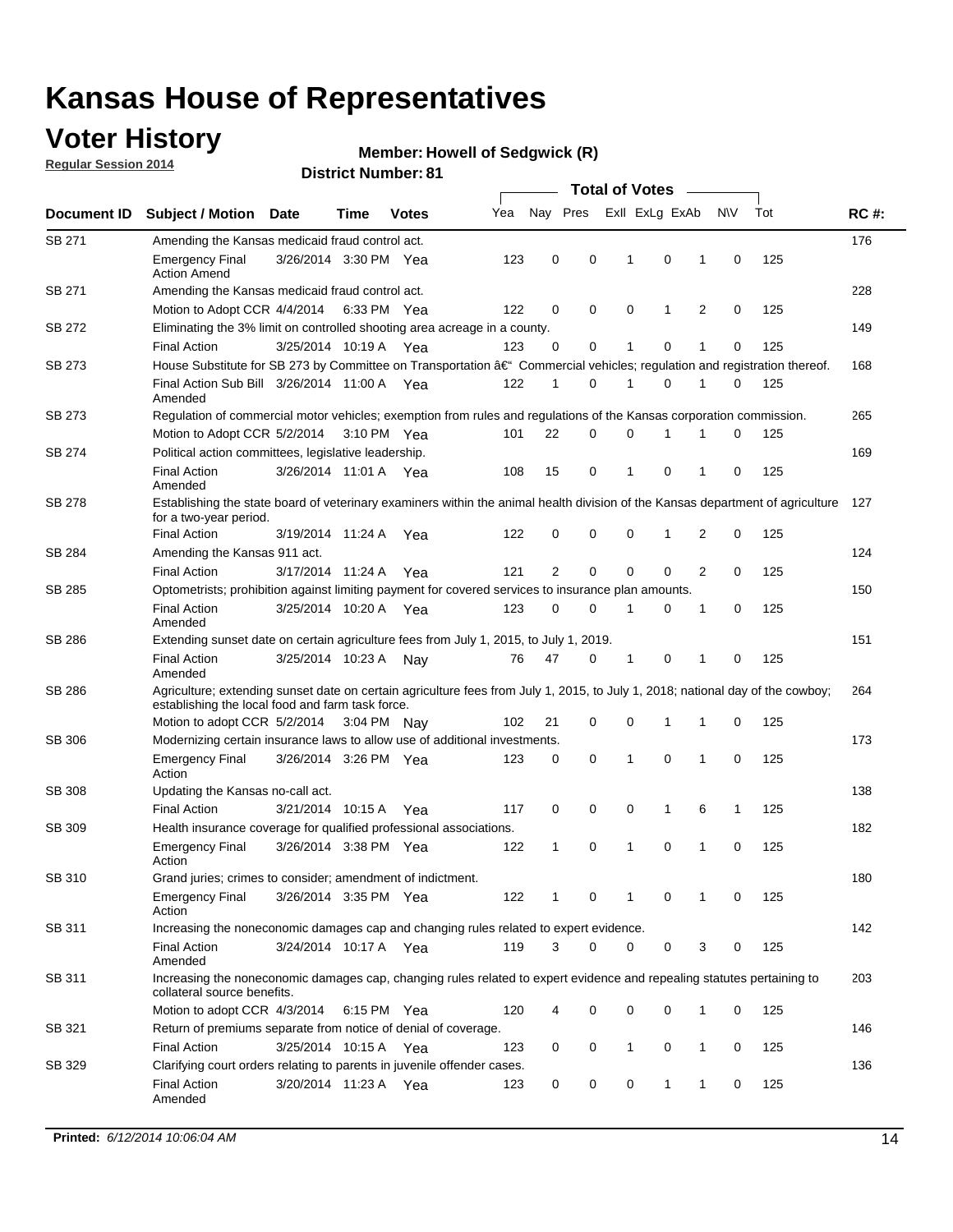# **Voter History**<br> **Regular Session 2014**

**Regular Session 2014**

**Member: Howell of Sedgwick (R)** 

|  | <b>District Number: 81</b> |  |
|--|----------------------------|--|
|--|----------------------------|--|

|                    |                                                                                                                                                                    |                       |             |              |     |              |   |             | <b>Total of Votes</b> |              |           |     |             |
|--------------------|--------------------------------------------------------------------------------------------------------------------------------------------------------------------|-----------------------|-------------|--------------|-----|--------------|---|-------------|-----------------------|--------------|-----------|-----|-------------|
| <b>Document ID</b> | <b>Subject / Motion Date</b>                                                                                                                                       |                       | Time        | <b>Votes</b> | Yea | Nay Pres     |   |             | Exll ExLg ExAb        |              | <b>NV</b> | Tot | <b>RC#:</b> |
| SB 329             | Clarifying court orders relating to parents in juvenile offender cases and changing the statute of limitations on certain juvenile<br>offenses.                    |                       |             |              |     |              |   |             |                       |              |           |     | 242         |
|                    | Motion to adopt CCR 4/30/2014 3:23 PM Yea                                                                                                                          |                       |             |              | 122 | 1            | 0 | 1           | 1                     | 0            | 0         | 125 |             |
| <b>SB 344</b>      | Special permits, oversized loads, transportation of hay or feed stuffs.                                                                                            |                       |             |              |     |              |   |             |                       |              |           |     | 152         |
|                    | <b>Final Action</b><br>Amended                                                                                                                                     | 3/25/2014 10:24 A     |             | Yea          | 122 | $\mathbf{1}$ | 0 | 1           | $\mathbf 0$           | 1            | 0         | 125 |             |
| SB 349             | Boiler safety act; deputy inspectors.                                                                                                                              |                       |             |              |     |              |   |             |                       |              |           |     | 128         |
|                    | <b>Final Action</b><br>Amended                                                                                                                                     | 3/19/2014 11:25 A     |             | Yea          | 119 | 3            | 0 | 0           | 1                     | 2            | 0         | 125 |             |
| SB 349             | Board of technical professions; recodification of professions and scope of practice, other; boiler safety act, deputy<br>inspectors.                               |                       |             |              |     |              |   |             |                       |              |           |     | 215         |
|                    | Motion to Adopt CCR 4/4/2014                                                                                                                                       |                       | 10:02 A     | Yea          | 112 | 11           | 0 | 1           | 0                     | 1            | 0         | 125 |             |
| SB 351             | Vehicle identification numbers; penalties; damages.                                                                                                                |                       |             |              |     |              |   |             |                       |              |           |     | 153         |
|                    | <b>Final Action</b>                                                                                                                                                | 3/25/2014 10:25 A     |             | Yea          | 123 | 0            | 0 | 1           | 0                     | 1            | 0         | 125 |             |
| SB 357             | Increasing the number of allowable hunter education deferrals.                                                                                                     |                       |             |              |     |              |   |             |                       |              |           |     | 154         |
|                    | <b>Final Action</b><br>Amended                                                                                                                                     | 3/25/2014 10:26 A     |             | Yea          | 97  | 26           | 0 | 1           | 0                     | 1            | 0         | 125 |             |
| SB 357             | Authorizing land purchases by the state; amending process state uses to address seized wildlife; increasing the number of<br>allowable hunter education deferrals. |                       |             |              |     |              |   |             |                       |              |           |     | 275         |
|                    | Motion to Adopt CCR 5/2/2014                                                                                                                                       |                       | 7:53 PM Nay |              | 113 | 11           | 0 | 0           | $\mathbf 0$           | 1            | 0         | 125 |             |
| SB 359             | Relating to asbestos-related liability.                                                                                                                            |                       |             |              |     |              |   |             |                       |              |           |     | 177         |
|                    | <b>Emergency Final</b><br>Action                                                                                                                                   | 3/26/2014 3:32 PM Yea |             |              | 94  | 29           | 0 | 1           | $\mathbf 0$           | 1            | 0         | 125 |             |
| <b>SB 367</b>      | Creating the student data privacy act.                                                                                                                             |                       |             |              |     |              |   |             |                       |              |           |     | 186         |
|                    | <b>Emergency Final</b><br><b>Action Amend</b>                                                                                                                      | 3/26/2014 3:43 PM Yea |             |              | 119 | 4            | 0 | 1           | $\mathbf 0$           | $\mathbf{1}$ | 0         | 125 |             |
| SB 367             | Creating the student data privacy act.                                                                                                                             |                       |             |              |     |              |   |             |                       |              |           |     | 245         |
|                    | Motion to adopt CCR 4/30/2014 3:41 PM Yea                                                                                                                          |                       |             |              | 123 | 0            | 0 | 1           |                       | $\mathbf 0$  | 0         | 125 |             |
| SB 371             | Amending employment security law regarding disposition of penalty funds and disclosure of confidential information.                                                |                       |             |              |     |              |   |             |                       |              |           |     | 129         |
|                    | <b>Final Action</b>                                                                                                                                                | 3/19/2014 11:27 A     |             | Yea          | 90  | 32           | 0 | $\mathbf 0$ | 1                     | 2            | 0         | 125 |             |
| <b>SB 372</b>      | Amending the shared work unemployment compensation program; layoff aversion.                                                                                       |                       |             |              |     |              |   |             |                       |              |           |     | 155         |
|                    | <b>Final Action</b>                                                                                                                                                | 3/25/2014 10:28 A     |             | Yea          | 123 | 0            | 0 | 1           | 0                     | 1            | 0         | 125 |             |
| SB 402             | Amending statutes related to the Kansas criminal justice information system committee.                                                                             |                       |             |              |     |              |   |             |                       |              |           |     | 178         |
|                    | <b>Emergency Final</b><br>Action                                                                                                                                   | 3/26/2014 3:33 PM Yea |             |              | 123 | 0            | 0 | 1           | 0                     | 1            | 0         | 125 |             |
| SB 423             | Authorizing Department of Administration to sell Landon and Eisenhower state office buildings.                                                                     |                       |             |              |     |              |   |             |                       |              |           |     | 233         |
|                    | <b>Final Action</b><br>Amended                                                                                                                                     | 4/5/2014              | 10:28 A     | Yea          | 66  | 55           | 0 | 0           | 0                     | 4            | 0         | 125 |             |
| SB 424             | Amending the statutory requirements for a valid hospital lien.                                                                                                     |                       |             |              |     |              |   |             |                       |              |           |     | 183         |
|                    | <b>Emergency Final</b><br>Action                                                                                                                                   | 3/26/2014 3:39 PM Yea |             |              | 115 | 8            | 0 | 1           | 0                     | 1            | 0         | 125 |             |
| SCR 1618           | Substitute for SCR 1618 by Committee on Federal and State Affairs -- State constitutional amendment authorizing raffles.                                           |                       |             |              |     |              |   |             |                       |              |           |     | 170         |
|                    | Final Action Sub Bill 3/26/2014 11:06 A Yea                                                                                                                        |                       |             |              | 102 | 19           | 2 | 1           | $\mathbf 0$           | 1            | 0         | 125 |             |
| SCR 1620           | Port authority; creation in Stafford, Kansas.                                                                                                                      |                       |             |              |     |              |   |             |                       |              |           |     | 234         |
|                    | <b>Final Action</b>                                                                                                                                                | 4/5/2014              | 10:29 A     | Yea          | 121 | 0            | 0 | 0           | 0                     | 4            | 0         | 125 |             |